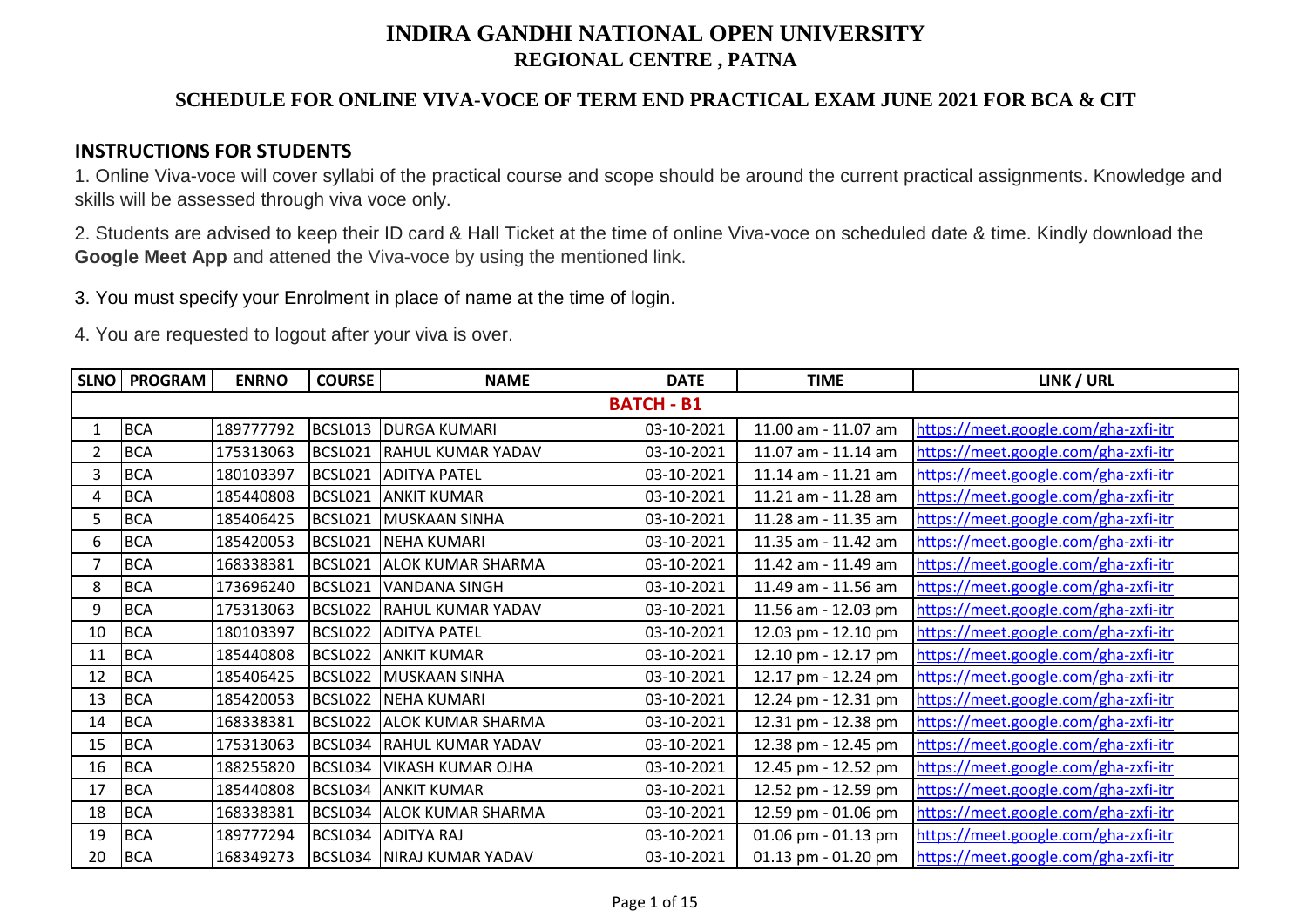## **SCHEDULE FOR ONLINE VIVA-VOCE OF TERM END PRACTICAL EXAM JUNE 2021 FOR BCA & CIT**

### **INSTRUCTIONS FOR STUDENTS**

1. Online Viva-voce will cover syllabi of the practical course and scope should be around the current practical assignments. Knowledge and skills will be assessed through viva voce only.

2. Students are advised to keep their ID card & Hall Ticket at the time of online Viva-voce on scheduled date & time. Kindly download the **Google Meet App** and attened the Viva-voce by using the mentioned link.

3. You must specify your Enrolment in place of name at the time of login.

| <b>SLNO</b> | <b>PROGRAM</b>    | <b>ENRNO</b> | <b>COURSE</b>  | <b>NAME</b>               | <b>DATE</b> | <b>TIME</b>         | LINK / URL                           |  |  |  |  |  |
|-------------|-------------------|--------------|----------------|---------------------------|-------------|---------------------|--------------------------------------|--|--|--|--|--|
|             |                   |              |                |                           |             |                     |                                      |  |  |  |  |  |
|             | <b>BATCH - B2</b> |              |                |                           |             |                     |                                      |  |  |  |  |  |
| 21          | <b>BCA</b>        | 175313063    |                | BCSL032 RAHUL KUMAR YADAV | 03-10-2021  | 02.30 pm - 02.37 pm | https://meet.google.com/gha-zxfi-itr |  |  |  |  |  |
| 22          | <b>BCA</b>        | 185425909    |                | BCSL032 VAIBHAV MALVIYA   | 03-10-2021  | 02.37 pm - 02.44 pm | https://meet.google.com/gha-zxfi-itr |  |  |  |  |  |
| 23          | <b>BCA</b>        | 188255820    |                | BCSL032 VIKASH KUMAR OJHA | 03-10-2021  | 02.44 pm - 02.51 pm | https://meet.google.com/gha-zxfi-itr |  |  |  |  |  |
| 24          | <b>BCA</b>        | 185440808    |                | BCSL032 ANKIT KUMAR       | 03-10-2021  | 02.51 pm - 02.58 pm | https://meet.google.com/gha-zxfi-itr |  |  |  |  |  |
| 25          | <b>BCA</b>        | 177513274    |                | BCSL032 CHANDAN           | 03-10-2021  | 02.58 pm - 03.05 pm | https://meet.google.com/gha-zxfi-itr |  |  |  |  |  |
| 26          | <b>BCA</b>        | 177513590    | BCSL032 NANDAN |                           | 03-10-2021  | 03.05 pm - 03.12 pm | https://meet.google.com/gha-zxfi-itr |  |  |  |  |  |
| 27          | <b>BCA</b>        | 185406425    |                | BCSL032 MUSKAAN SINHA     | 03-10-2021  | 03.12 pm - 03.19 pm | https://meet.google.com/gha-zxfi-itr |  |  |  |  |  |
| 28          | <b>BCA</b>        | 168338381    |                | BCSL032 ALOK KUMAR SHARMA | 03-10-2021  | 03.19 pm - 03.26 pm | https://meet.google.com/gha-zxfi-itr |  |  |  |  |  |
| 29          | <b>BCA</b>        | 185416988    |                | BCSL032 ADITYA KUMAR      | 03-10-2021  | 03.26 pm - 03.33 pm | https://meet.google.com/gha-zxfi-itr |  |  |  |  |  |
| 30          | <b>BCA</b>        | 185441340    |                | BCSL032 MD IMTEYAZ ALAM   | 03-10-2021  | 03.33 pm - 03.40 pm | https://meet.google.com/gha-zxfi-itr |  |  |  |  |  |
| 31          | <b>BCA</b>        | 188240052    |                | BCSL032 RAHUL RAJ         | 03-10-2021  | 03.40 pm - 03.47 pm | https://meet.google.com/gha-zxfi-itr |  |  |  |  |  |
| 32          | <b>BCA</b>        | 189777294    |                | BCSL032 ADITYA RAJ        | 03-10-2021  | 03.47 pm - 03.54 pm | https://meet.google.com/gha-zxfi-itr |  |  |  |  |  |
| 33          | <b>BCA</b>        | 175313063    |                | BCSL033 RAHUL KUMAR YADAV | 03-10-2021  | 03.54 pm - 04.01 pm | https://meet.google.com/gha-zxfi-itr |  |  |  |  |  |
| 34          | <b>BCA</b>        | 185440808    |                | BCSL033 ANKIT KUMAR       | 03-10-2021  | 04.01 pm - 04.08 pm | https://meet.google.com/gha-zxfi-itr |  |  |  |  |  |
| 35          | <b>BCA</b>        | 185409262    |                | BCSL033 NIKITA UPHAR      | 03-10-2021  | 04.08 pm - 04.15 pm | https://meet.google.com/gha-zxfi-itr |  |  |  |  |  |
| 36          | <b>BCA</b>        | 168338381    |                | BCSL033 ALOK KUMAR SHARMA | 03-10-2021  | 04.15 pm - 04.22 pm | https://meet.google.com/gha-zxfi-itr |  |  |  |  |  |
| 37          | <b>BCA</b>        | 173696240    |                | BCSL033 VANDANA SINGH     | 03-10-2021  | 04.22 pm - 04.29 pm | https://meet.google.com/gha-zxfi-itr |  |  |  |  |  |
| 38          | <b>BCA</b>        | 189777294    |                | BCSL033 ADITYA RAJ        | 03-10-2021  | 04.29 pm - 04.36 pm | https://meet.google.com/gha-zxfi-itr |  |  |  |  |  |
| 39          | <b>BCA</b>        | 168349273    |                | BCSL033 NIRAJ KUMAR YADAV | 03-10-2021  | 04.36 pm - 04.43 pm | https://meet.google.com/gha-zxfi-itr |  |  |  |  |  |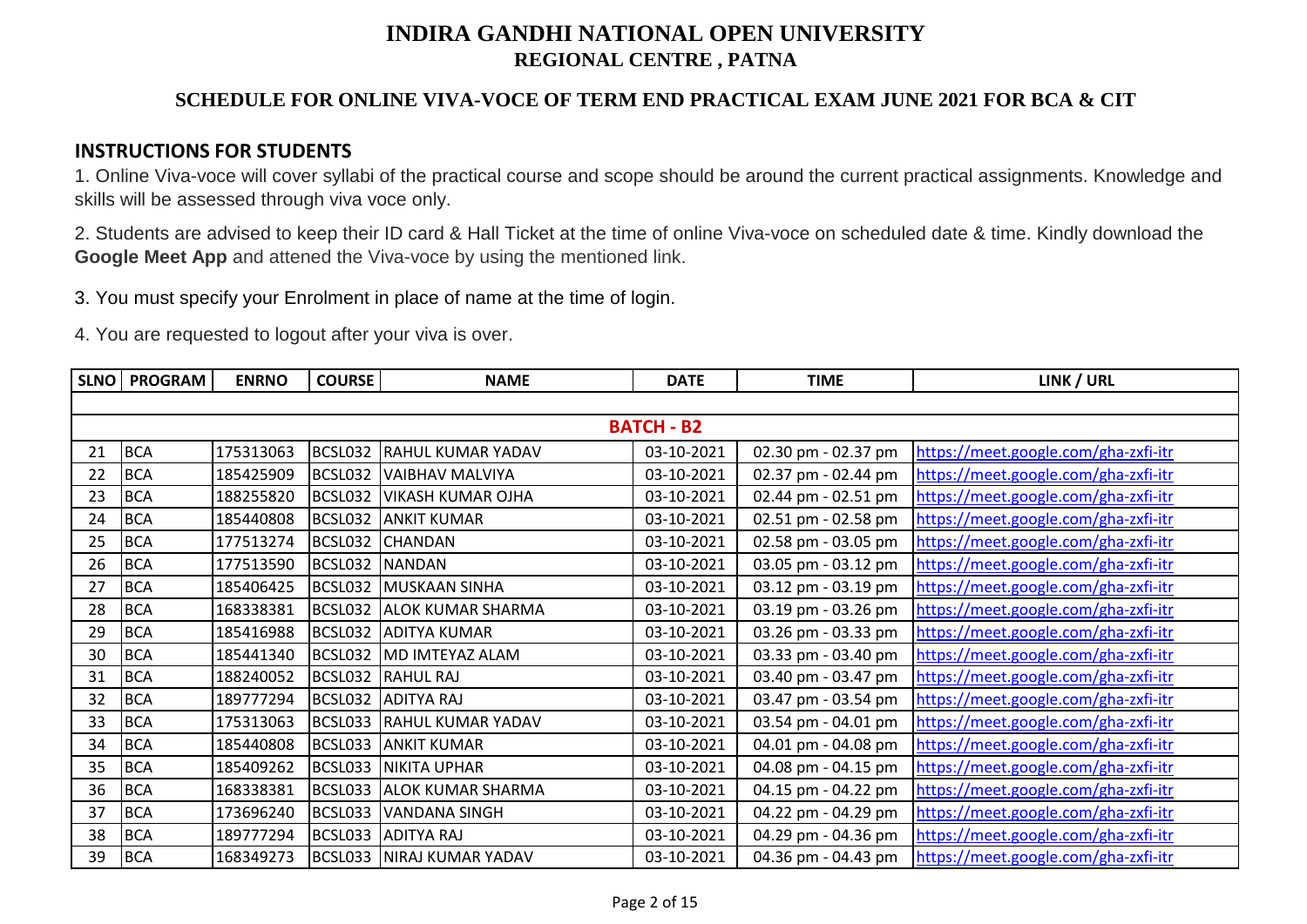## **SCHEDULE FOR ONLINE VIVA-VOCE OF TERM END PRACTICAL EXAM JUNE 2021 FOR BCA & CIT**

### **INSTRUCTIONS FOR STUDENTS**

1. Online Viva-voce will cover syllabi of the practical course and scope should be around the current practical assignments. Knowledge and skills will be assessed through viva voce only.

2. Students are advised to keep their ID card & Hall Ticket at the time of online Viva-voce on scheduled date & time. Kindly download the **Google Meet App** and attened the Viva-voce by using the mentioned link.

3. You must specify your Enrolment in place of name at the time of login.

| <b>SLNO</b> | <b>PROGRAM</b> | <b>ENRNO</b>       | <b>COURSE</b> | <b>NAME</b>                      | <b>DATE</b>       | <b>TIME</b>         | LINK / URL                           |
|-------------|----------------|--------------------|---------------|----------------------------------|-------------------|---------------------|--------------------------------------|
| 40          | <b>CIT</b>     | 2003221457 CITL001 |               | <b>ANKIT VERMA</b>               | 03-10-2021        | 04.43 pm - 04.50 pm | https://meet.google.com/gha-zxfi-itr |
| 41          | <b>CIT</b>     | 190098331          | CITL001       | <b>GAUTAM KUMAR</b>              | 03-10-2021        | 04.50 pm - 04.57 pm | https://meet.google.com/gha-zxfi-itr |
|             |                |                    |               |                                  | <b>BATCH - B3</b> |                     |                                      |
| 42          | <b>BCA</b>     | 155276399          |               | BCSL043 SAMEER RAJ               | 06-10-2021        | 11.00 am - 11.07 am | https://meet.google.com/ayd-qzee-mtt |
| 43          | <b>BCA</b>     | 163010582          |               | BCSL043 SANJAY LAL SRIVASTAVA    | 06-10-2021        | 11.07 am - 11.14 am | https://meet.google.com/ayd-qzee-mtt |
| 44          | <b>BCA</b>     | 175313063          |               | BCSL043 RAHUL KUMAR YADAV        | 06-10-2021        | 11.14 am - 11.21 am | https://meet.google.com/ayd-qzee-mtt |
| 45          | <b>BCA</b>     | 185401308          |               | BCSL043 KUNAL KISHOR             | 06-10-2021        | 11.21 am - 11.28 am | https://meet.google.com/ayd-qzee-mtt |
| 46          | <b>BCA</b>     | 188255820          |               | BCSL043   VIKASH KUMAR OJHA      | 06-10-2021        | 11.28 am - 11.35 am | https://meet.google.com/ayd-qzee-mtt |
| 47          | <b>BCA</b>     | 180103380          |               | BCSL043 AKSHAT GUPTA             | 06-10-2021        | 11.35 am - 11.42 am | https://meet.google.com/ayd-qzee-mtt |
| 48          | <b>BCA</b>     | 185417284          |               | BCSL043 NANCY NANDINI            | 06-10-2021        | 11.42 am - 11.49 am | https://meet.google.com/ayd-qzee-mtt |
| 49          | <b>BCA</b>     | 185427135          |               | BCSL043 NEHA KUMARI              | 06-10-2021        | 11.49 am - 11.56 am | https://meet.google.com/ayd-qzee-mtt |
| 50          | <b>BCA</b>     | 188269122          |               | BCSL043 ADARSH KUMAR SACHIN      | 06-10-2021        | 11.56 am - 12.03 pm | https://meet.google.com/ayd-qzee-mtt |
| 51          | <b>BCA</b>     | 185440277          |               | <b>BCSL043 BICKY KUMAR SINGH</b> | 06-10-2021        | 12.03 pm - 12.10 pm | https://meet.google.com/ayd-qzee-mtt |
| 52          | <b>BCA</b>     | 145270456          |               | BCSL043 SUMAN KUMAR RAJ          | 06-10-2021        | 12.10 pm - 12.17 pm | https://meet.google.com/ayd-qzee-mtt |
| 53          | <b>BCA</b>     | 163012404          |               | BCSL043 ANNUSHEKHAR KUMAR        | 06-10-2021        | 12.17 pm - 12.24 pm | https://meet.google.com/ayd-qzee-mtt |
|             |                |                    |               |                                  | <b>BATCH - B4</b> |                     |                                      |
| 54          | <b>BCA</b>     | 155276399          |               | BCSL044 SAMEER RAJ               | 03-10-2021        | 11.00 am - 11.07 am | https://meet.google.com/fia-fexw-rmk |
| 55          | <b>BCA</b>     | 163010582          |               | BCSL044 SANJAY LAL SRIVASTAVA    | 03-10-2021        | 11.07 am - 11.14 am | https://meet.google.com/fia-fexw-rmk |
| 56          | <b>BCA</b>     | 185121682          |               | BCSL044 KUMAR VIVEK              | 03-10-2021        | 11.14 am - 11.21 am | https://meet.google.com/fia-fexw-rmk |
| 57          | <b>BCA</b>     | 185401308          |               | BCSL044 KUNAL KISHOR             | 03-10-2021        | 11.21 am - 11.28 am | https://meet.google.com/fia-fexw-rmk |
| 58          | <b>BCA</b>     | 188255820          |               | BCSL044   VIKASH KUMAR OJHA      | 03-10-2021        | 11.28 am - 11.35 am | https://meet.google.com/fia-fexw-rmk |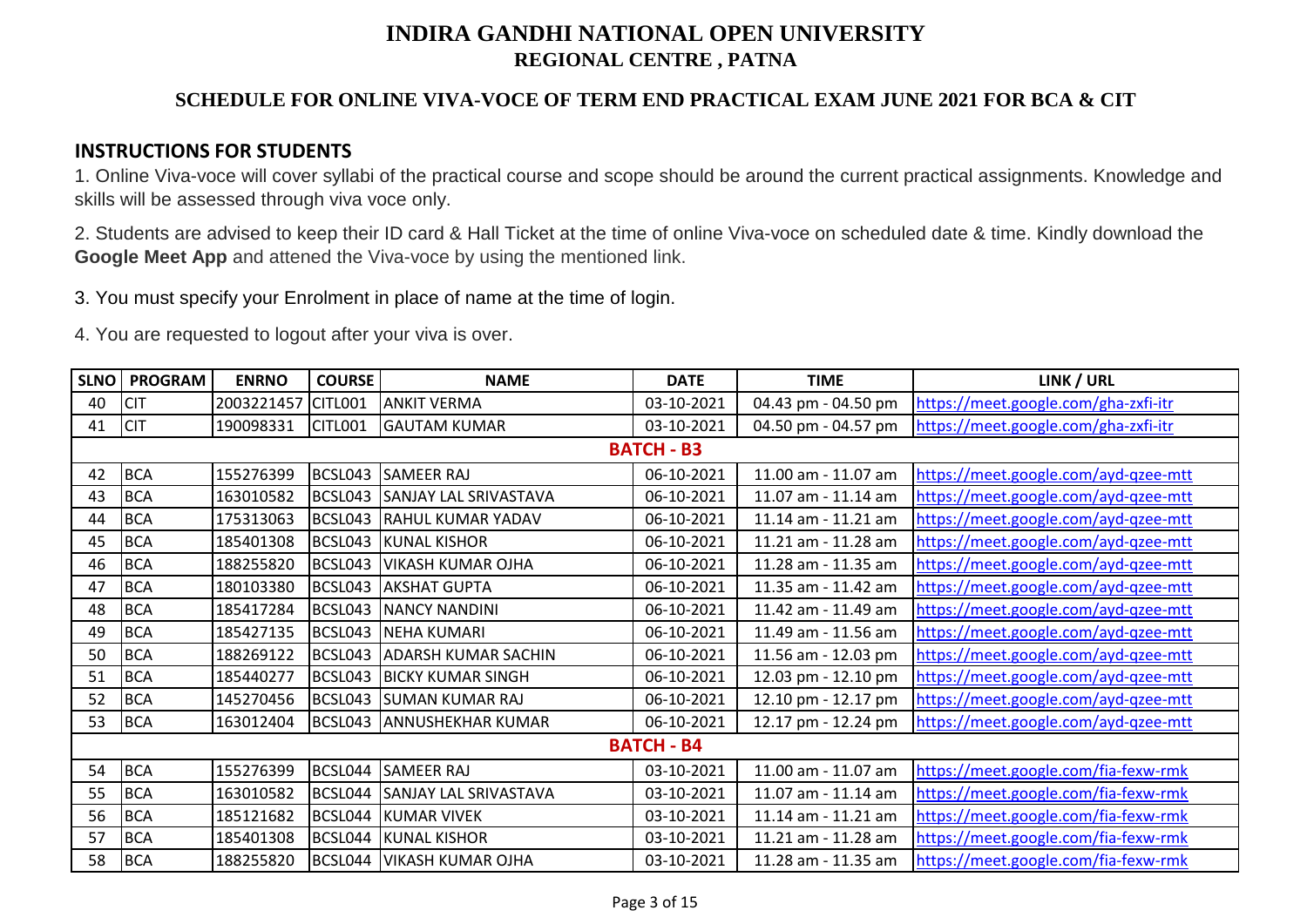## **SCHEDULE FOR ONLINE VIVA-VOCE OF TERM END PRACTICAL EXAM JUNE 2021 FOR BCA & CIT**

### **INSTRUCTIONS FOR STUDENTS**

1. Online Viva-voce will cover syllabi of the practical course and scope should be around the current practical assignments. Knowledge and skills will be assessed through viva voce only.

2. Students are advised to keep their ID card & Hall Ticket at the time of online Viva-voce on scheduled date & time. Kindly download the **Google Meet App** and attened the Viva-voce by using the mentioned link.

3. You must specify your Enrolment in place of name at the time of login.

| <b>SLNO</b> | <b>PROGRAM</b> | <b>ENRNO</b> | <b>COURSE</b> | <b>NAME</b>                      | <b>DATE</b>       | <b>TIME</b>         | LINK / URL                           |
|-------------|----------------|--------------|---------------|----------------------------------|-------------------|---------------------|--------------------------------------|
| 59          | <b>BCA</b>     | 185417284    |               | <b>BCSL044 NANCY NANDINI</b>     | 03-10-2021        | 11.35 am - 11.42 am | https://meet.google.com/fia-fexw-rmk |
| 60          | <b>BCA</b>     | 188269122    |               | BCSL044 ADARSH KUMAR SACHIN      | 03-10-2021        | 11.42 am - 11.49 am | https://meet.google.com/fia-fexw-rmk |
| 61          | <b>BCA</b>     | 185440277    |               | <b>BCSL044 BICKY KUMAR SINGH</b> | 03-10-2021        | 11.49 am - 11.56 am | https://meet.google.com/fia-fexw-rmk |
|             |                |              |               |                                  | <b>BATCH - B5</b> |                     |                                      |
| 62          | <b>BCA</b>     | 155276399    |               | BCSL045 SAMEER RAJ               | 13-10-2021        | 11.00 am - 11.07 am | https://meet.google.com/zmh-rtpb-jyk |
| 63          | <b>BCA</b>     | 163010582    |               | BCSL045 SANJAY LAL SRIVASTAVA    | 13-10-2021        | 11.07 am - 11.14 am | https://meet.google.com/zmh-rtpb-jyk |
| 64          | <b>BCA</b>     | 185121682    |               | BCSL045 KUMAR VIVEK              | 13-10-2021        | 11.14 am - 11.21 am | https://meet.google.com/zmh-rtpb-jyk |
| 65          | <b>BCA</b>     | 185419761    |               | BCSL045 RAVI RAJ SINGH           | 13-10-2021        | 11.21 am - 11.28 am | https://meet.google.com/zmh-rtpb-jyk |
| 66          | <b>BCA</b>     | 188255820    |               | BCSL045   VIKASH KUMAR OJHA      | 13-10-2021        | 11.28 am - 11.35 am | https://meet.google.com/zmh-rtpb-jyk |
| 67          | <b>BCA</b>     | 185417284    |               | <b>BCSL045 NANCY NANDINI</b>     | 13-10-2021        | 11.35 am - 11.42 am | https://meet.google.com/zmh-rtpb-jyk |
| 68          | <b>BCA</b>     | 188269122    |               | BCSL045 ADARSH KUMAR SACHIN      | 13-10-2021        | 11.42 am - 11.49 am | https://meet.google.com/zmh-rtpb-jyk |
| 69          | <b>BCA</b>     | 176912139    |               | BCSL045 SHUBHAM KUMAR            | 13-10-2021        | 11.49 am - 11.56 am | https://meet.google.com/zmh-rtpb-jyk |
| 70          | <b>BCA</b>     | 185440277    |               | <b>BCSL045 BICKY KUMAR SINGH</b> | 13-10-2021        | 11.56 am - 12.03 pm | https://meet.google.com/zmh-rtpb-jyk |
| 71          | <b>BCA</b>     | 150150111    |               | BCSL045 GUDDU KUMAR SINGH        | 13-10-2021        | 12.03 pm - 12.10 pm | https://meet.google.com/zmh-rtpb-jyk |
|             |                |              |               |                                  | <b>BATCH - B6</b> |                     |                                      |
| 72          | <b>BCA</b>     | 155276399    |               | BCSL056 SAMEER RAJ               | 04-10-2021        | 02.30 pm - 02.37 pm | https://meet.google.com/mvg-cpnj-xgp |
| 73          | <b>BCA</b>     | 175313063    |               | BCSL056 RAHUL KUMAR YADAV        | 04-10-2021        | 02.37 pm - 02.44 pm | https://meet.google.com/mvg-cpnj-xgp |
| 74          | <b>BCA</b>     | 176912461    |               | BCSL056 SAIBY PERVEEN            | 04-10-2021        | 02.44 pm - 02.51 pm | https://meet.google.com/mvg-cpnj-xgp |
| 75          | <b>BCA</b>     | 185121682    |               | BCSL056 KUMAR VIVEK              | 04-10-2021        | 02.51 pm - 02.58 pm | https://meet.google.com/mvg-cpnj-xgp |
| 76          | <b>BCA</b>     | 185401308    |               | <b>BCSL056 KUNAL KISHOR</b>      | 04-10-2021        | 02.58 pm - 03.05 pm | https://meet.google.com/mvg-cpnj-xgp |
| 77          | <b>BCA</b>     | 185425909    |               | BCSL056 VAIBHAV MALVIYA          | 04-10-2021        | 03.05 pm - 03.12 pm | https://meet.google.com/mvg-cpnj-xgp |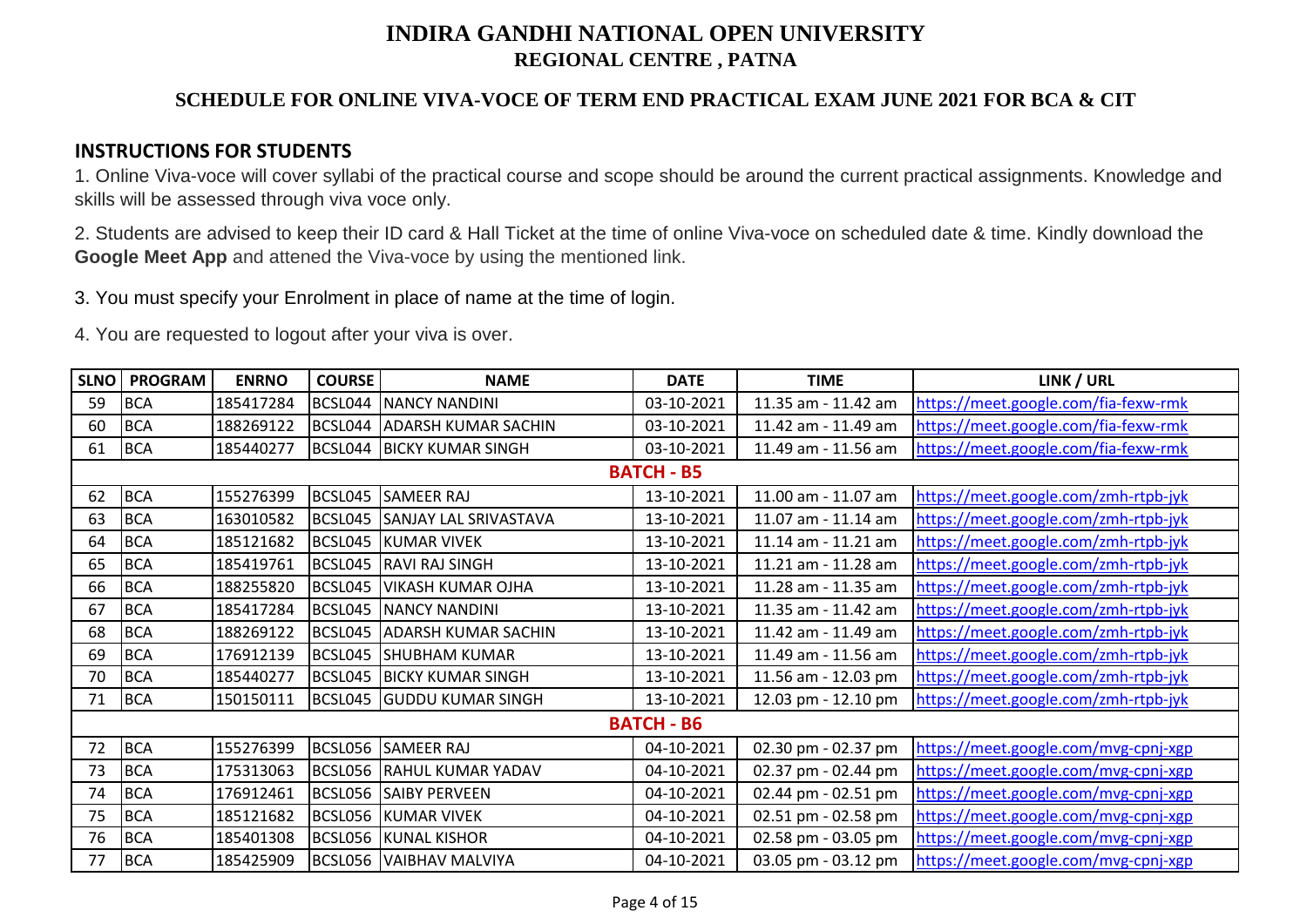## **SCHEDULE FOR ONLINE VIVA-VOCE OF TERM END PRACTICAL EXAM JUNE 2021 FOR BCA & CIT**

### **INSTRUCTIONS FOR STUDENTS**

1. Online Viva-voce will cover syllabi of the practical course and scope should be around the current practical assignments. Knowledge and skills will be assessed through viva voce only.

2. Students are advised to keep their ID card & Hall Ticket at the time of online Viva-voce on scheduled date & time. Kindly download the **Google Meet App** and attened the Viva-voce by using the mentioned link.

3. You must specify your Enrolment in place of name at the time of login.

| <b>SLNO</b> | <b>PROGRAM</b> | <b>ENRNO</b> | <b>COURSE</b> | <b>NAME</b>                         | <b>DATE</b>       | <b>TIME</b>         | LINK / URL                           |
|-------------|----------------|--------------|---------------|-------------------------------------|-------------------|---------------------|--------------------------------------|
| 78          | <b>BCA</b>     | 185419761    |               | BCSL056 RAVI RAJ SINGH              | 04-10-2021        | 03.12 pm - 03.19 pm | https://meet.google.com/mvg-cpnj-xgp |
| 79          | <b>BCA</b>     | 185425948    |               | BCSL056 ASHISH RAJ                  | 04-10-2021        | 03.19 pm - 03.26 pm | https://meet.google.com/mvg-cpnj-xgp |
| 80          | <b>BCA</b>     | 188223959    |               | BCSL056 SHREYA SINGH                | 04-10-2021        | 03.26 pm - 03.33 pm | https://meet.google.com/mvg-cpnj-xgp |
| 81          | <b>BCA</b>     | 188223966    |               | BCSL056 SHRIYA SINGH                | 04-10-2021        | 03.33 pm - 03.40 pm | https://meet.google.com/mvg-cpnj-xgp |
| 82          | <b>BCA</b>     | 188224080    |               | <b>BCSL056 ROHIT KUMAR</b>          | 04-10-2021        | 03.40 pm - 03.47 pm | https://meet.google.com/mvg-cpnj-xgp |
| 83          | <b>BCA</b>     | 188255820    |               | BCSL056 VIKASH KUMAR OJHA           | 04-10-2021        | 03.47 pm - 03.54 pm | https://meet.google.com/mvg-cpnj-xgp |
| 84          | <b>BCA</b>     | 185417284    |               | <b>BCSL056 NANCY NANDINI</b>        | 04-10-2021        | 03.54 pm - 04.01 pm | https://meet.google.com/mvg-cpnj-xgp |
| 85          | <b>BCA</b>     | 185417356    |               | BCSL056 PRIYANSHU KUMAR             | 04-10-2021        | 04.01 pm - 04.08 pm | https://meet.google.com/mvg-cpnj-xgp |
| 86          | <b>BCA</b>     | 185417363    |               | <b>BCSL056 ANANYA SINGH RATHORE</b> | 04-10-2021        | 04.08 pm - 04.15 pm | https://meet.google.com/mvg-cpnj-xgp |
| 87          | <b>BCA</b>     | 185426631    |               | BCSL056 ADITYA KUMAR                | 04-10-2021        | 04.15 pm - 04.22 pm | https://meet.google.com/mvg-cpnj-xgp |
| 88          | <b>BCA</b>     | 185427135    |               | BCSL056 NEHA KUMARI                 | 04-10-2021        | 04.22 pm - 04.29 pm | https://meet.google.com/mvg-cpnj-xgp |
| 89          | <b>BCA</b>     | 188224097    |               | BCSL056 AARUSH ANUJ                 | 04-10-2021        | 04.29 pm - 04.36 pm | https://meet.google.com/mvg-cpnj-xgp |
| 90          | <b>BCA</b>     | 188269122    |               | BCSL056 ADARSH KUMAR SACHIN         | 04-10-2021        | 04.36 pm - 04.43 pm | https://meet.google.com/mvg-cpnj-xgp |
| 91          | <b>BCA</b>     | 188269130    |               | BCSL056 MUSKAN KUMARI               | 04-10-2021        | 04.43 pm - 04.50 pm | https://meet.google.com/mvg-cpnj-xgp |
| 92          | <b>BCA</b>     | 189777792    |               | BCSL056   DURGA KUMARI              | 04-10-2021        | 04.50 pm - 04.57 pm | https://meet.google.com/mvg-cpnj-xgp |
|             |                |              |               |                                     | <b>BATCH - B7</b> |                     |                                      |
| 93          | <b>BCA</b>     | 185419690    |               | BCSL056 SONU SAURABH                | 05-10-2021        | 02.30 pm - 02.37 pm | https://meet.google.com/mvg-cpnj-xgp |
| 94          | <b>BCA</b>     | 185410274    |               | BCSL056 ADITYA GAURAV               | 05-10-2021        | 02.37 pm - 02.44 pm | https://meet.google.com/mvg-cpnj-xgp |
| 95          | <b>BCA</b>     | 185418784    |               | <b>BCSL056 ROHIT KUMAR</b>          | 05-10-2021        | 02.44 pm - 02.51 pm | https://meet.google.com/mvg-cpnj-xgp |
| 96          | <b>BCA</b>     | 185419747    |               | BCSL056 AKASH KUMAR                 | 05-10-2021        | 02.51 pm - 02.58 pm | https://meet.google.com/mvg-cpnj-xgp |
| 97          | <b>BCA</b>     | 185421539    |               | <b>BCSL056 PRINCE KUMAR</b>         | 05-10-2021        | 02.58 pm - 03.05 pm | https://meet.google.com/mvg-cpnj-xgp |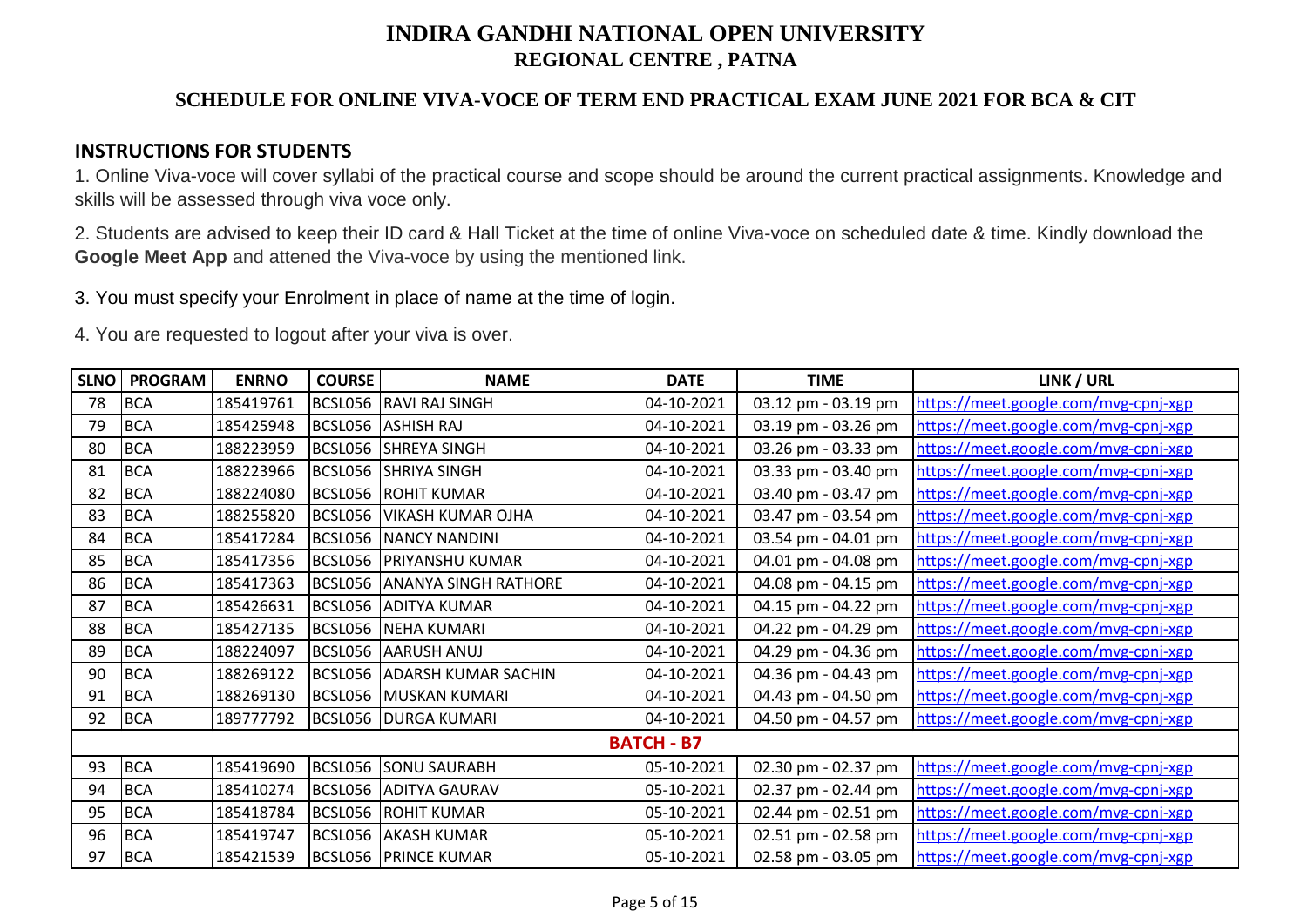## **SCHEDULE FOR ONLINE VIVA-VOCE OF TERM END PRACTICAL EXAM JUNE 2021 FOR BCA & CIT**

### **INSTRUCTIONS FOR STUDENTS**

1. Online Viva-voce will cover syllabi of the practical course and scope should be around the current practical assignments. Knowledge and skills will be assessed through viva voce only.

2. Students are advised to keep their ID card & Hall Ticket at the time of online Viva-voce on scheduled date & time. Kindly download the **Google Meet App** and attened the Viva-voce by using the mentioned link.

3. You must specify your Enrolment in place of name at the time of login.

| <b>SLNO</b> | <b>PROGRAM</b> | <b>ENRNO</b> | <b>COURSE</b> | <b>NAME</b>                     | <b>DATE</b>       | <b>TIME</b>         | LINK / URL                           |
|-------------|----------------|--------------|---------------|---------------------------------|-------------------|---------------------|--------------------------------------|
| 98          | <b>BCA</b>     | 185421625    |               | BCSL056 RANJAN KUMAR            | 05-10-2021        | 03.05 pm - 03.12 pm | https://meet.google.com/mvg-cpnj-xgp |
| 99          | <b>BCA</b>     | 185422659    |               | <b>BCSL056 SUDARSHAN BHAGAT</b> | 05-10-2021        | 03.12 pm - 03.19 pm | https://meet.google.com/mvg-cpnj-xgp |
| 100         | <b>BCA</b>     | 185423643    |               | BCSL056 PARVEZ ALAM             | 05-10-2021        | 03.19 pm - 03.26 pm | https://meet.google.com/mvg-cpnj-xgp |
| 101         | <b>BCA</b>     | 185425916    |               | BCSL056 ADITYA MANOHAR          | 05-10-2021        | 03.26 pm - 03.33 pm | https://meet.google.com/mvg-cpnj-xgp |
| 102         | <b>BCA</b>     | 185440016    |               | BCSL056   MANU KUMAR            | 05-10-2021        | 03.33 pm - 03.40 pm | https://meet.google.com/mvg-cpnj-xgp |
| 103         | <b>BCA</b>     | 185440331    |               | BCSL056   MANISH KUMAR          | 05-10-2021        | 03.40 pm - 03.47 pm | https://meet.google.com/mvg-cpnj-xgp |
| 104         | <b>BCA</b>     | 185441340    |               | BCSL056 MD IMTEYAZ ALAM         | 05-10-2021        | 03.47 pm - 03.54 pm | https://meet.google.com/mvg-cpnj-xgp |
| 105         | <b>BCA</b>     | 185442761    |               | BCSL056 CHANDAN KUMAR JAYSWAL   | 05-10-2021        | 03.54 pm - 04.01 pm | https://meet.google.com/mvg-cpnj-xgp |
| 106         | <b>BCA</b>     | 186897293    |               | <b>BCSL056 CHANDAN KUMAR</b>    | 05-10-2021        | 04.01 pm - 04.08 pm | https://meet.google.com/mvg-cpnj-xgp |
| 107         | <b>BCA</b>     | 188223902    |               | BCSL056 ADITYA RAJ GUPTA        | 05-10-2021        | 04.08 pm - 04.15 pm | https://meet.google.com/mvg-cpnj-xgp |
| 108         | <b>BCA</b>     | 188242325    |               | BCSL056 PINTU KUMAR SAW         | 05-10-2021        | 04.15 pm - 04.22 pm | https://meet.google.com/mvg-cpnj-xgp |
| 109         | <b>BCA</b>     | 188243707    |               | BCSL056 KRISHNA SINGH           | 05-10-2021        | 04.22 pm - 04.29 pm | https://meet.google.com/mvg-cpnj-xgp |
| 110         | <b>BCA</b>     | 189777294    |               | BCSL056 ADITYA RAJ              | 05-10-2021        | 04.29 pm - 04.36 pm | https://meet.google.com/mvg-cpnj-xgp |
| 111         | <b>BCA</b>     | 188213933    |               | BCSL056 GULSHAN KUMAR           | 05-10-2021        | 04.36 pm - 04.43 pm | https://meet.google.com/mvg-cpnj-xgp |
| 112         | BCA            | 185426670    |               | BCSL056 ZEBA KHANAM             | 05-10-2021        | 04.43 pm - 04.50 pm | https://meet.google.com/mvg-cpnj-xgp |
|             |                |              |               |                                 | <b>BATCH - B8</b> |                     |                                      |
| 113         | <b>BCA</b>     | 185121682    |               | BCSL057 KUMAR VIVEK             | 11-10-2021        | 11.00 am - 11.07 am | https://meet.google.com/mvg-cpnj-xgp |
| 114         | <b>BCA</b>     | 185401308    | BCSL057       | <b>KUNAL KISHOR</b>             | 11-10-2021        | 11.07 am - 11.14 am | https://meet.google.com/mvg-cpnj-xgp |
| 115         | <b>BCA</b>     | 185415836    | BCSL057       | <b>VIKASH KUMAR</b>             | 11-10-2021        | 11.14 am - 11.21 am | https://meet.google.com/mvg-cpnj-xgp |
| 116         | <b>BCA</b>     | 185425909    | BCSL057       | <b>VAIBHAV MALVIYA</b>          | 11-10-2021        | 11.21 am - 11.28 am | https://meet.google.com/mvg-cpnj-xgp |
| 117         | <b>BCA</b>     | 185419761    |               | BCSL057 RAVI RAJ SINGH          | 11-10-2021        | 11.28 am - 11.35 am | https://meet.google.com/mvg-cpnj-xgp |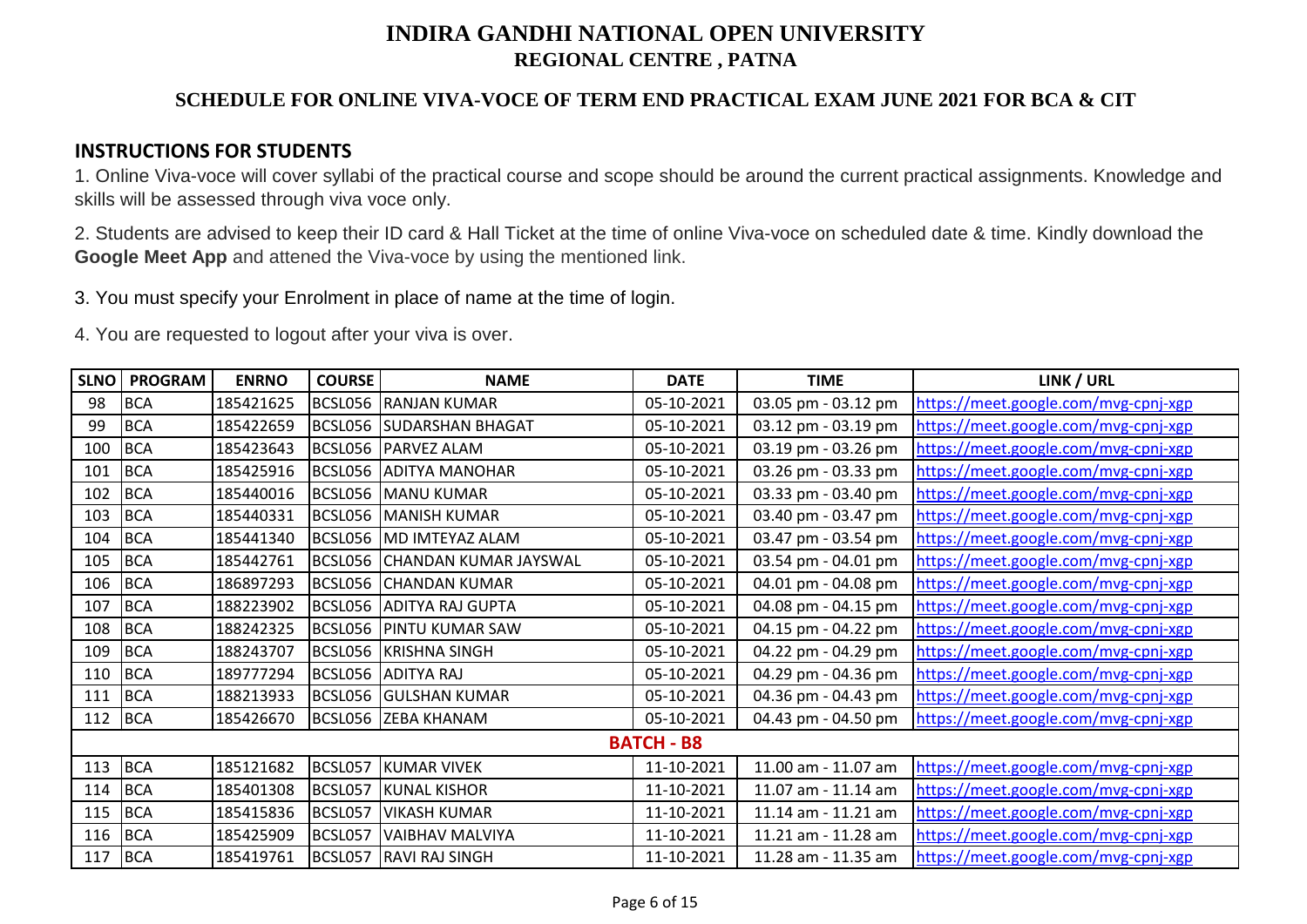## **SCHEDULE FOR ONLINE VIVA-VOCE OF TERM END PRACTICAL EXAM JUNE 2021 FOR BCA & CIT**

### **INSTRUCTIONS FOR STUDENTS**

1. Online Viva-voce will cover syllabi of the practical course and scope should be around the current practical assignments. Knowledge and skills will be assessed through viva voce only.

2. Students are advised to keep their ID card & Hall Ticket at the time of online Viva-voce on scheduled date & time. Kindly download the **Google Meet App** and attened the Viva-voce by using the mentioned link.

3. You must specify your Enrolment in place of name at the time of login.

| <b>SLNO</b> | <b>PROGRAM</b> | <b>ENRNO</b> | <b>COURSE</b> | <b>NAME</b>                 | <b>DATE</b>       | <b>TIME</b>         | LINK / URL                           |
|-------------|----------------|--------------|---------------|-----------------------------|-------------------|---------------------|--------------------------------------|
| 118         | <b>BCA</b>     | 185425948    | BCSL057       | <b>ASHISH RAJ</b>           | 11-10-2021        | 11.35 am - 11.42 am | https://meet.google.com/mvg-cpnj-xgp |
| 119         | <b>BCA</b>     | 188223959    | BCSL057       | <b>SHREYA SINGH</b>         | 11-10-2021        | 11.42 am - 11.49 am | https://meet.google.com/mvg-cpnj-xgp |
| 120         | <b>BCA</b>     | 188223966    | BCSL057       | <b>SHRIYA SINGH</b>         | 11-10-2021        | 11.49 am - 11.56 am | https://meet.google.com/mvg-cpnj-xgp |
| 121         | <b>BCA</b>     | 188224080    | BCSL057       | <b>ROHIT KUMAR</b>          | 11-10-2021        | 11.56 am - 12.03 pm | https://meet.google.com/mvg-cpnj-xgp |
| 122         | <b>BCA</b>     | 188255820    | BCSL057       | <b>VIKASH KUMAR OJHA</b>    | 11-10-2021        | 12.03 pm - 12.10 pm | https://meet.google.com/mvg-cpnj-xgp |
| 123         | <b>BCA</b>     | 177507983    | BCSL057       | <b>DILIP KUMAR</b>          | 11-10-2021        | 12.10 pm - 12.17 pm | https://meet.google.com/mvg-cpnj-xgp |
| 124         | <b>BCA</b>     | 180112902    | BCSL057       | <b>SHWETA KUMARI</b>        | 11-10-2021        | 12.17 pm - 12.24 pm | https://meet.google.com/mvg-cpnj-xgp |
| 125         | <b>BCA</b>     | 185417284    | BCSL057       | <b>NANCY NANDINI</b>        | 11-10-2021        | 12.24 pm - 12.31 pm | https://meet.google.com/mvg-cpnj-xgp |
| 126         | <b>BCA</b>     | 185417356    | BCSL057       | <b>PRIYANSHU KUMAR</b>      | 11-10-2021        | 12.31 pm - 12.38 pm | https://meet.google.com/mvg-cpnj-xgp |
| 127         | <b>BCA</b>     | 185417363    | BCSL057       | <b>ANANYA SINGH RATHORE</b> | 11-10-2021        | 12.38 pm - 12.45 pm | https://meet.google.com/mvg-cpnj-xgp |
| 128         | <b>BCA</b>     | 185426631    | BCSL057       | <b>ADITYA KUMAR</b>         | 11-10-2021        | 12.45 pm - 12.52 pm | https://meet.google.com/mvg-cpnj-xgp |
| 129         | <b>BCA</b>     | 185427135    | BCSL057       | <b>NEHA KUMARI</b>          | 11-10-2021        | 12.52 pm - 12.59 pm | https://meet.google.com/mvg-cpnj-xgp |
| 130         | <b>BCA</b>     | 188224097    | BCSL057       | AARUSH ANUJ                 | 11-10-2021        | 12.59 pm - 01.06 pm | https://meet.google.com/mvg-cpnj-xgp |
| 131         | <b>BCA</b>     | 188269130    | BCSL057       | MUSKAN KUMARI               | 11-10-2021        | 01.06 pm - 01.13 pm | https://meet.google.com/mvg-cpnj-xgp |
| 132         | <b>BCA</b>     | 189777792    | BCSL057       | <b>DURGA KUMARI</b>         | 11-10-2021        | 01.13 pm - 01.20 pm | https://meet.google.com/mvg-cpnj-xgp |
|             |                |              |               |                             | <b>BATCH - B9</b> |                     |                                      |
| 133         | <b>BCA</b>     | 185419690    | BCSL057       | <b>SONU SAURABH</b>         | 11-10-2021        | 02.30 pm - 02.37 pm | https://meet.google.com/mvg-cpnj-xgp |
| 134         | <b>BCA</b>     | 185410274    | BCSL057       | <b>ADITYA GAURAV</b>        | 11-10-2021        | 02.37 pm - 02.44 pm | https://meet.google.com/mvg-cpnj-xgp |
| 135         | <b>BCA</b>     | 185419747    | BCSL057       | <b>AKASH KUMAR</b>          | 11-10-2021        | 02.44 pm - 02.51 pm | https://meet.google.com/mvg-cpnj-xgp |
| 136         | <b>BCA</b>     | 185422659    | BCSL057       | <b>SUDARSHAN BHAGAT</b>     | 11-10-2021        | 02.51 pm - 02.58 pm | https://meet.google.com/mvg-cpnj-xgp |
| 137         | <b>BCA</b>     | 185440331    | BCSL057       | MANISH KUMAR                | 11-10-2021        | 02.58 pm - 03.05 pm | https://meet.google.com/mvg-cpnj-xgp |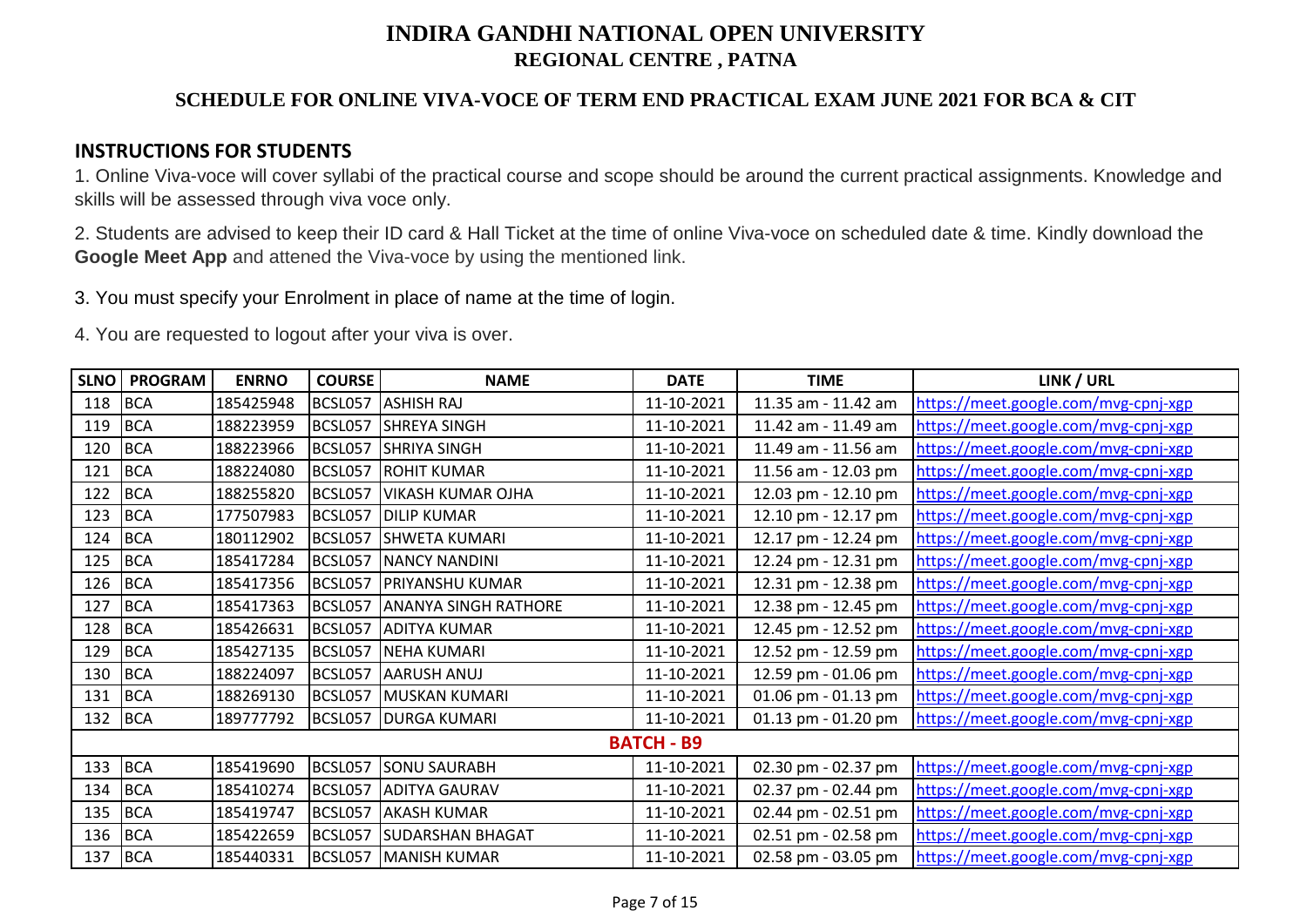## **SCHEDULE FOR ONLINE VIVA-VOCE OF TERM END PRACTICAL EXAM JUNE 2021 FOR BCA & CIT**

### **INSTRUCTIONS FOR STUDENTS**

1. Online Viva-voce will cover syllabi of the practical course and scope should be around the current practical assignments. Knowledge and skills will be assessed through viva voce only.

2. Students are advised to keep their ID card & Hall Ticket at the time of online Viva-voce on scheduled date & time. Kindly download the **Google Meet App** and attened the Viva-voce by using the mentioned link.

3. You must specify your Enrolment in place of name at the time of login.

| <b>SLNO</b>        | <b>PROGRAM</b> | <b>ENRNO</b> | <b>COURSE</b> | <b>NAME</b>                       | <b>DATE</b> | <b>TIME</b>         | LINK / URL                           |  |
|--------------------|----------------|--------------|---------------|-----------------------------------|-------------|---------------------|--------------------------------------|--|
| 138                | <b>BCA</b>     | 185441340    | BCSL057       | MD IMTEYAZ ALAM                   | 11-10-2021  | 03.05 pm - 03.12 pm | https://meet.google.com/mvg-cpnj-xgp |  |
| 139                | <b>BCA</b>     | 185442761    | BCSL057       | CHANDAN KUMAR JAYSWAL             | 11-10-2021  | 03.12 pm - 03.19 pm | https://meet.google.com/mvg-cpnj-xgp |  |
| 140                | <b>BCA</b>     | 186897293    | BCSL057       | <b>CHANDAN KUMAR</b>              | 11-10-2021  | 03.19 pm - 03.26 pm | https://meet.google.com/mvg-cpnj-xgp |  |
| 141                | <b>BCA</b>     | 188223902    | BCSL057       | <b>ADITYA RAJ GUPTA</b>           | 11-10-2021  | 03.26 pm - 03.33 pm | https://meet.google.com/mvg-cpnj-xgp |  |
| 142                | <b>BCA</b>     | 188242325    | BCSL057       | <b>PINTU KUMAR SAW</b>            | 11-10-2021  | 03.33 pm - 03.40 pm | https://meet.google.com/mvg-cpnj-xgp |  |
| 143                | <b>BCA</b>     | 188243707    | BCSL057       | <b>KRISHNA SINGH</b>              | 11-10-2021  | 03.40 pm - 03.47 pm | https://meet.google.com/mvg-cpnj-xgp |  |
| 144                | <b>BCA</b>     | 189777294    | BCSL057       | <b>ADITYA RAJ</b>                 | 11-10-2021  | 03.47 pm - 03.54 pm | https://meet.google.com/mvg-cpnj-xgp |  |
| 145                | <b>BCA</b>     | 188213933    | BCSL057       | <b>GULSHAN KUMAR</b>              | 11-10-2021  | 03.54 pm - 04.01 pm | https://meet.google.com/mvg-cpnj-xgp |  |
| 146                | <b>BCA</b>     | 185426670    |               | BCSL057 ZEBA KHANAM               | 11-10-2021  | 04.01 pm - 04.08 pm | https://meet.google.com/mvg-cpnj-xgp |  |
| <b>BATCH - B10</b> |                |              |               |                                   |             |                     |                                      |  |
| 147                | <b>BCA</b>     | 155276399    |               | BCSL058 SAMEER RAJ                | 07-10-2021  | 11.00 am - 11.07 am | https://meet.google.com/cbf-rrdh-vtb |  |
| 148                | <b>BCA</b>     | 185121682    |               | BCSL058 KUMAR VIVEK               | 07-10-2021  | 11.07 am - 11.14 am | https://meet.google.com/cbf-rrdh-vtb |  |
| 149                | <b>BCA</b>     | 185401308    |               | <b>BCSL058 KUNAL KISHOR</b>       | 07-10-2021  | 11.14 am - 11.21 am | https://meet.google.com/cbf-rrdh-vtb |  |
| 150                | <b>BCA</b>     | 185415836    |               | BCSL058 VIKASH KUMAR              | 07-10-2021  | 11.21 am - 11.28 am | https://meet.google.com/cbf-rrdh-vtb |  |
| 151                | <b>BCA</b>     | 185425909    |               | BCSL058 VAIBHAV MALVIYA           | 07-10-2021  | 11.28 am - 11.35 am | https://meet.google.com/cbf-rrdh-vtb |  |
| 152                | <b>BCA</b>     | 185419761    |               | BCSL058 RAVI RAJ SINGH            | 07-10-2021  | 11.35 am - 11.42 am | https://meet.google.com/cbf-rrdh-vtb |  |
| 153                | <b>BCA</b>     | 185425948    |               | BCSL058 ASHISH RAJ                | 07-10-2021  | 11.42 am - 11.49 am | https://meet.google.com/cbf-rrdh-vtb |  |
| 154                | <b>BCA</b>     | 188223959    |               | BCSL058 SHREYA SINGH              | 07-10-2021  | 11.49 am - 11.56 am | https://meet.google.com/cbf-rrdh-vtb |  |
| 155                | <b>BCA</b>     | 188223966    |               | BCSL058 SHRIYA SINGH              | 07-10-2021  | 11.56 am - 12.03 pm | https://meet.google.com/cbf-rrdh-vtb |  |
| 156                | <b>BCA</b>     | 188224080    |               | <b>BCSL058 ROHIT KUMAR</b>        | 07-10-2021  | 12.03 pm - 12.10 pm | https://meet.google.com/cbf-rrdh-vtb |  |
| 157                | <b>BCA</b>     | 170608372    |               | <b>BCSL058 RAHUL KUMAR PANDEY</b> | 07-10-2021  | 12.10 pm - 12.17 pm | https://meet.google.com/cbf-rrdh-vtb |  |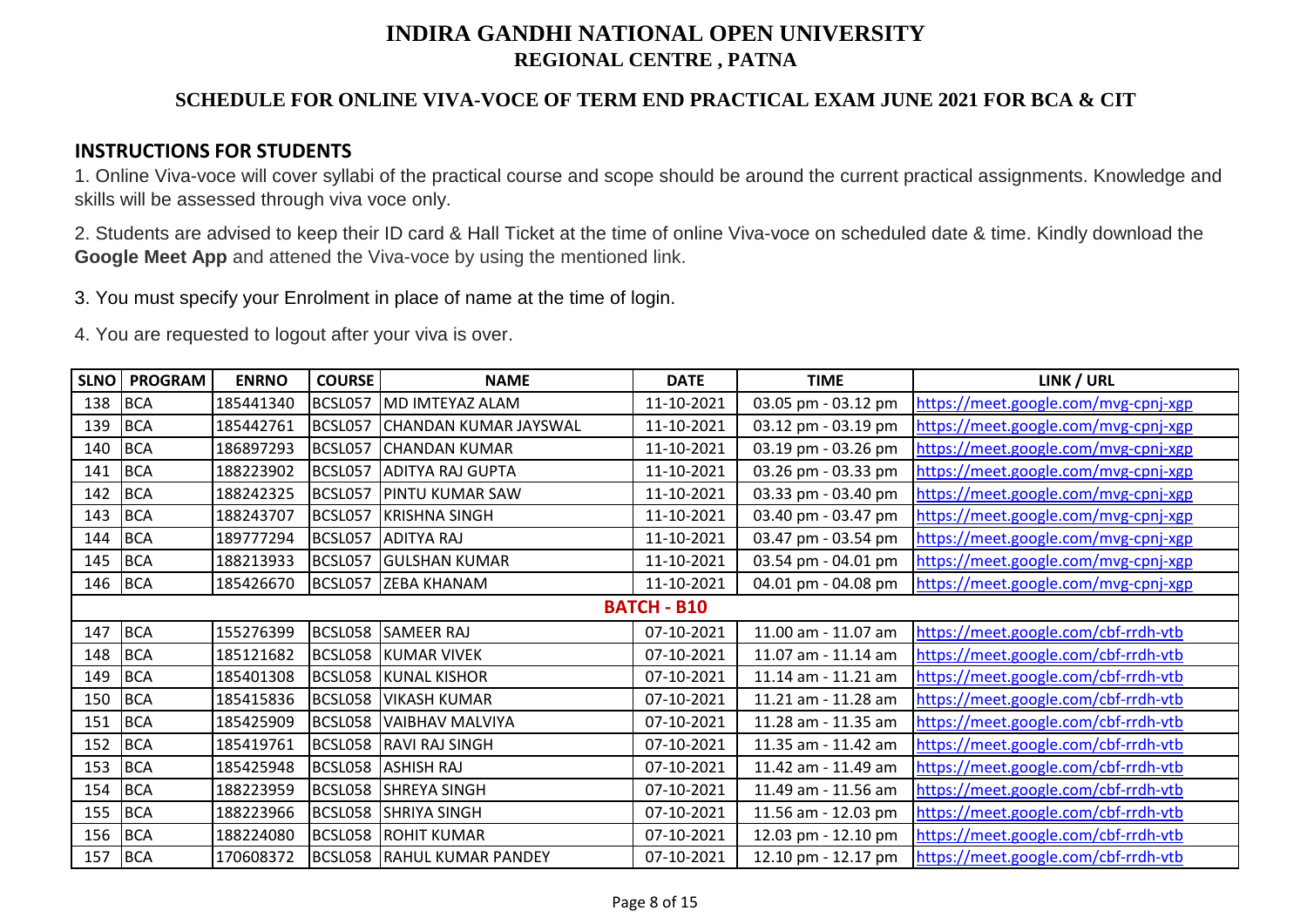## **SCHEDULE FOR ONLINE VIVA-VOCE OF TERM END PRACTICAL EXAM JUNE 2021 FOR BCA & CIT**

### **INSTRUCTIONS FOR STUDENTS**

1. Online Viva-voce will cover syllabi of the practical course and scope should be around the current practical assignments. Knowledge and skills will be assessed through viva voce only.

2. Students are advised to keep their ID card & Hall Ticket at the time of online Viva-voce on scheduled date & time. Kindly download the **Google Meet App** and attened the Viva-voce by using the mentioned link.

3. You must specify your Enrolment in place of name at the time of login.

| <b>SLNO</b> | <b>PROGRAM</b> | <b>ENRNO</b> | <b>COURSE</b> | <b>NAME</b>                         | <b>DATE</b> | <b>TIME</b>         | LINK / URL                           |
|-------------|----------------|--------------|---------------|-------------------------------------|-------------|---------------------|--------------------------------------|
| 158         | <b>BCA</b>     | 180112902    |               | BCSL058 SHWETA KUMARI               | 07-10-2021  | 12.17 pm - 12.24 pm | https://meet.google.com/cbf-rrdh-vtb |
| 159         | <b>BCA</b>     | 185417284    |               | <b>BCSL058 NANCY NANDINI</b>        | 07-10-2021  | 12.24 pm - 12.31 pm | https://meet.google.com/cbf-rrdh-vtb |
| 160         | <b>BCA</b>     | 185417356    |               | BCSL058 PRIYANSHU KUMAR             | 07-10-2021  | 12.31 pm - 12.38 pm | https://meet.google.com/cbf-rrdh-vtb |
| 161         | <b>BCA</b>     | 185417363    |               | <b>BCSL058 ANANYA SINGH RATHORE</b> | 07-10-2021  | 12.38 pm - 12.45 pm | https://meet.google.com/cbf-rrdh-vtb |
| 162         | <b>BCA</b>     | 185426631    |               | BCSL058 ADITYA KUMAR                | 07-10-2021  | 12.45 pm - 12.52 pm | https://meet.google.com/cbf-rrdh-vtb |
| 163         | <b>BCA</b>     | 185427135    |               | BCSL058 NEHA KUMARI                 | 07-10-2021  | 12.52 pm - 12.59 pm | https://meet.google.com/cbf-rrdh-vtb |
| 164         | <b>BCA</b>     | 188224097    |               | BCSL058 AARUSH ANUJ                 | 07-10-2021  | 12.59 pm - 01.06 pm | https://meet.google.com/cbf-rrdh-vtb |
| 165         | <b>BCA</b>     | 188261601    |               | <b>BCSL058 ANKIT SINHA</b>          | 07-10-2021  | 01.06 pm - 01.13 pm | https://meet.google.com/cbf-rrdh-vtb |
| 166         | <b>BCA</b>     | 188269130    |               | BCSL058 MUSKAN KUMARI               | 07-10-2021  | 01.13 pm - 01.20 pm | https://meet.google.com/cbf-rrdh-vtb |
|             |                |              |               |                                     |             |                     |                                      |
| 167         | <b>BCA</b>     | 189777792    |               | BCSL058 DURGA KUMARI                | 07-10-2021  | 02.30 pm - 02.37 pm | https://meet.google.com/cbf-rrdh-vtb |
| 168         | <b>BCA</b>     | 185419690    |               | <b>BCSL058 SONU SAURABH</b>         | 07-10-2021  | 02.37 pm - 02.44 pm | https://meet.google.com/cbf-rrdh-vtb |
| 169         | <b>BCA</b>     | 185410274    |               | BCSL058 ADITYA GAURAV               | 07-10-2021  | 02.44 pm - 02.51 pm | https://meet.google.com/cbf-rrdh-vtb |
| 170         | <b>BCA</b>     | 185419747    |               | BCSL058 AKASH KUMAR                 | 07-10-2021  | 02.51 pm - 02.58 pm | https://meet.google.com/cbf-rrdh-vtb |
| 171         | <b>BCA</b>     | 185422659    |               | <b>BCSL058 SUDARSHAN BHAGAT</b>     | 07-10-2021  | 02.58 pm - 03.05 pm | https://meet.google.com/cbf-rrdh-vtb |
| 172         | <b>BCA</b>     | 185440331    |               | <b>BCSL058 MANISH KUMAR</b>         | 07-10-2021  | 03.05 pm - 03.12 pm | https://meet.google.com/cbf-rrdh-vtb |
| 173         | <b>BCA</b>     | 185441340    |               | BCSL058 MD IMTEYAZ ALAM             | 07-10-2021  | 03.12 pm - 03.19 pm | https://meet.google.com/cbf-rrdh-vtb |
| 174         | <b>BCA</b>     | 185442761    |               | BCSL058 CHANDAN KUMAR JAYSWAL       | 07-10-2021  | 03.19 pm - 03.26 pm | https://meet.google.com/cbf-rrdh-vtb |
| 175         | <b>BCA</b>     | 186897293    |               | <b>BCSL058 CHANDAN KUMAR</b>        | 07-10-2021  | 03.26 pm - 03.33 pm | https://meet.google.com/cbf-rrdh-vtb |
| 176         | <b>BCA</b>     | 188223902    |               | BCSL058 ADITYA RAJ GUPTA            | 07-10-2021  | 03.33 pm - 03.40 pm | https://meet.google.com/cbf-rrdh-vtb |
| 177         | <b>BCA</b>     | 188242325    |               | <b>BCSL058 PINTU KUMAR SAW</b>      | 07-10-2021  | 03.40 pm - 03.47 pm | https://meet.google.com/cbf-rrdh-vtb |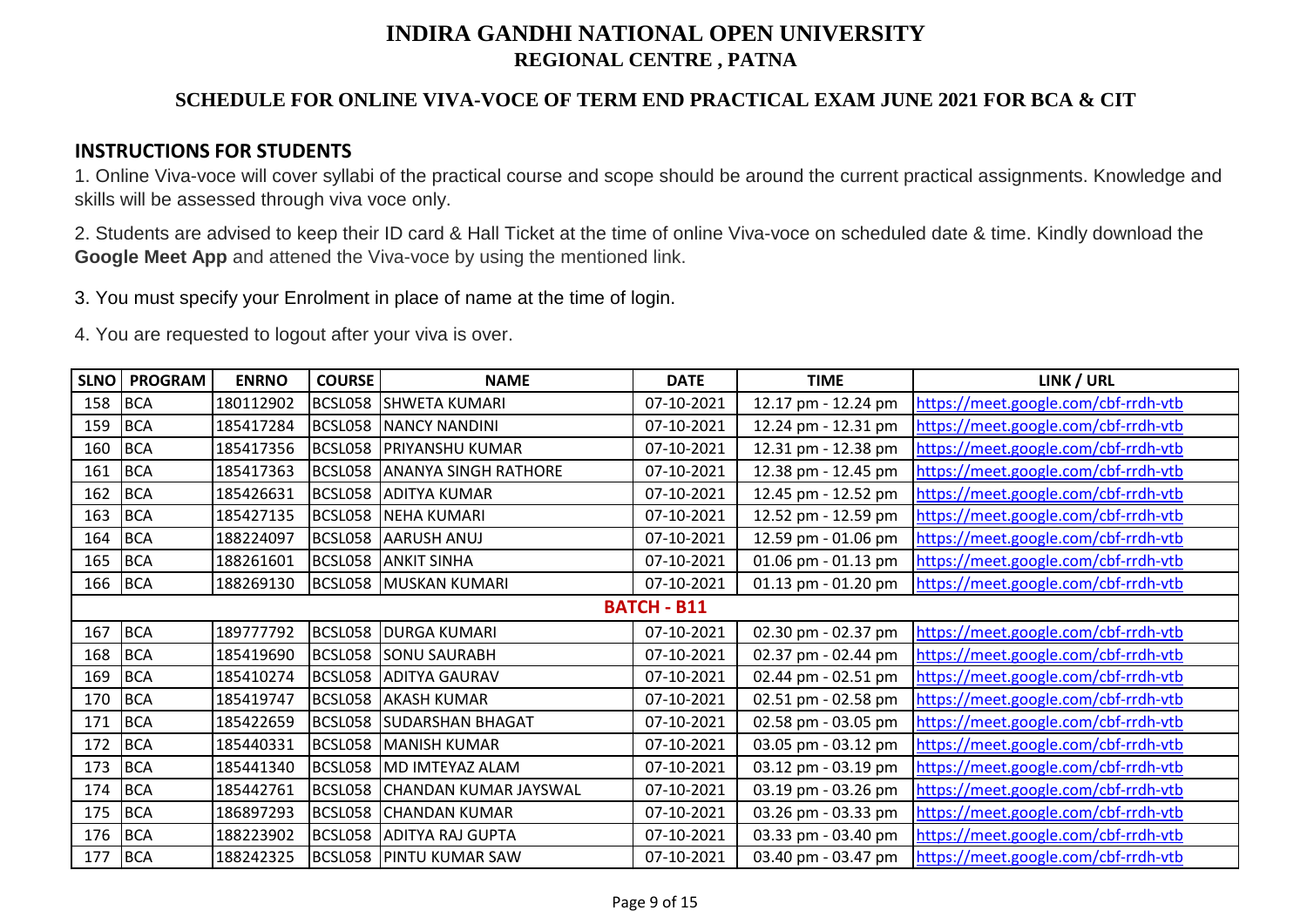## **SCHEDULE FOR ONLINE VIVA-VOCE OF TERM END PRACTICAL EXAM JUNE 2021 FOR BCA & CIT**

### **INSTRUCTIONS FOR STUDENTS**

1. Online Viva-voce will cover syllabi of the practical course and scope should be around the current practical assignments. Knowledge and skills will be assessed through viva voce only.

2. Students are advised to keep their ID card & Hall Ticket at the time of online Viva-voce on scheduled date & time. Kindly download the **Google Meet App** and attened the Viva-voce by using the mentioned link.

3. You must specify your Enrolment in place of name at the time of login.

| <b>SLNO</b> | <b>PROGRAM</b> | <b>ENRNO</b> | <b>COURSE</b> | <b>NAME</b>                      | <b>DATE</b>        | <b>TIME</b>         | LINK / URL                           |
|-------------|----------------|--------------|---------------|----------------------------------|--------------------|---------------------|--------------------------------------|
| 178         | <b>BCA</b>     | 188243707    |               | BCSL058 KRISHNA SINGH            | 07-10-2021         | 03.47 pm - 03.54 pm | https://meet.google.com/cbf-rrdh-vtb |
| 179         | <b>BCA</b>     | 189777294    |               | BCSL058 ADITYA RAJ               | 07-10-2021         | 03.54 pm - 04.01 pm | https://meet.google.com/cbf-rrdh-vtb |
| 180         | <b>BCA</b>     | 188213933    |               | <b>BCSL058 GULSHAN KUMAR</b>     | 07-10-2021         | 04.01 pm - 04.08 pm | https://meet.google.com/cbf-rrdh-vtb |
| 181         | <b>BCA</b>     | 185426670    |               | BCSL058 ZEBA KHANAM              | 07-10-2021         | 04.08 pm - 04.15 pm | https://meet.google.com/cbf-rrdh-vtb |
|             |                |              |               |                                  | <b>BATCH - B12</b> |                     |                                      |
| 182         | <b>BCA</b>     | 155276399    | BCSL063       | <b>SAMEER RAJ</b>                | 08-10-2021         | 02.30 pm - 02.37 pm | https://meet.google.com/mvg-cpnj-xgp |
| 183         | <b>BCA</b>     | 167717165    |               | <b>BCSL063 VIVEK KUMAR SINGH</b> | 08-10-2021         | 02.37 pm - 02.44 pm | https://meet.google.com/mvg-cpnj-xgp |
| 184         | <b>BCA</b>     | 175313063    |               | BCSL063 RAHUL KUMAR YADAV        | 08-10-2021         | 02.44 pm - 02.51 pm | https://meet.google.com/mvg-cpnj-xgp |
| 185         | <b>BCA</b>     | 185121682    |               | BCSL063 KUMAR VIVEK              | 08-10-2021         | 02.51 pm - 02.58 pm | https://meet.google.com/mvg-cpnj-xgp |
| 186         | <b>BCA</b>     | 185398414    |               | BCSL063 PRADUAM BHARTI           | 08-10-2021         | 02.58 pm - 03.05 pm | https://meet.google.com/mvg-cpnj-xgp |
| 187         | <b>BCA</b>     | 185401308    |               | BCSL063 KUNAL KISHOR             | 08-10-2021         | 03.05 pm - 03.12 pm | https://meet.google.com/mvg-cpnj-xgp |
| 188         | <b>BCA</b>     | 185407964    |               | BCSL063 AMAN KUMAR ANURAG        | 08-10-2021         | 03.12 pm - 03.19 pm | https://meet.google.com/mvg-cpnj-xgp |
| 189         | <b>BCA</b>     | 185408207    |               | <b>BCSL063 ROHIT KUMAR</b>       | 08-10-2021         | 03.19 pm - 03.26 pm | https://meet.google.com/mvg-cpnj-xgp |
| 190         | <b>BCA</b>     | 185415836    | BCSL063       | <b>VIKASH KUMAR</b>              | 08-10-2021         | 03.26 pm - 03.33 pm | https://meet.google.com/mvg-cpnj-xgp |
| 191         | <b>BCA</b>     | 185416361    |               | BCSL063 SONAM KUMARI             | 08-10-2021         | 03.33 pm - 03.40 pm | https://meet.google.com/mvg-cpnj-xgp |
| 192         | <b>BCA</b>     | 185417324    |               | BCSL063 KAJAL KUMARI             | 08-10-2021         | 03.40 pm - 03.47 pm | https://meet.google.com/mvg-cpnj-xgp |
| 193         | <b>BCA</b>     | 185417370    | BCSL063       | <b>KOMAL SHIKHA</b>              | 08-10-2021         | 03.47 pm - 03.54 pm | https://meet.google.com/mvg-cpnj-xgp |
| 194         | <b>BCA</b>     | 185421141    |               | BCSL063 AMAR NATH PAL            | 08-10-2021         | 03.54 pm - 04.01 pm | https://meet.google.com/mvg-cpnj-xgp |
| 195         | <b>BCA</b>     | 185425909    | BCSL063       | VAIBHAV MALVIYA                  | 08-10-2021         | 04.01 pm - 04.08 pm | https://meet.google.com/mvg-cpnj-xgp |
| 196         | <b>BCA</b>     | 185440030    | BCSL063       | MD KASHIF IQBAL                  | 08-10-2021         | 04.08 pm - 04.15 pm | https://meet.google.com/mvg-cpnj-xgp |
| 197         | <b>BCA</b>     | 185441634    |               | BCSL063 RICHA KUMARI             | 08-10-2021         | 04.15 pm - 04.22 pm | https://meet.google.com/mvg-cpnj-xgp |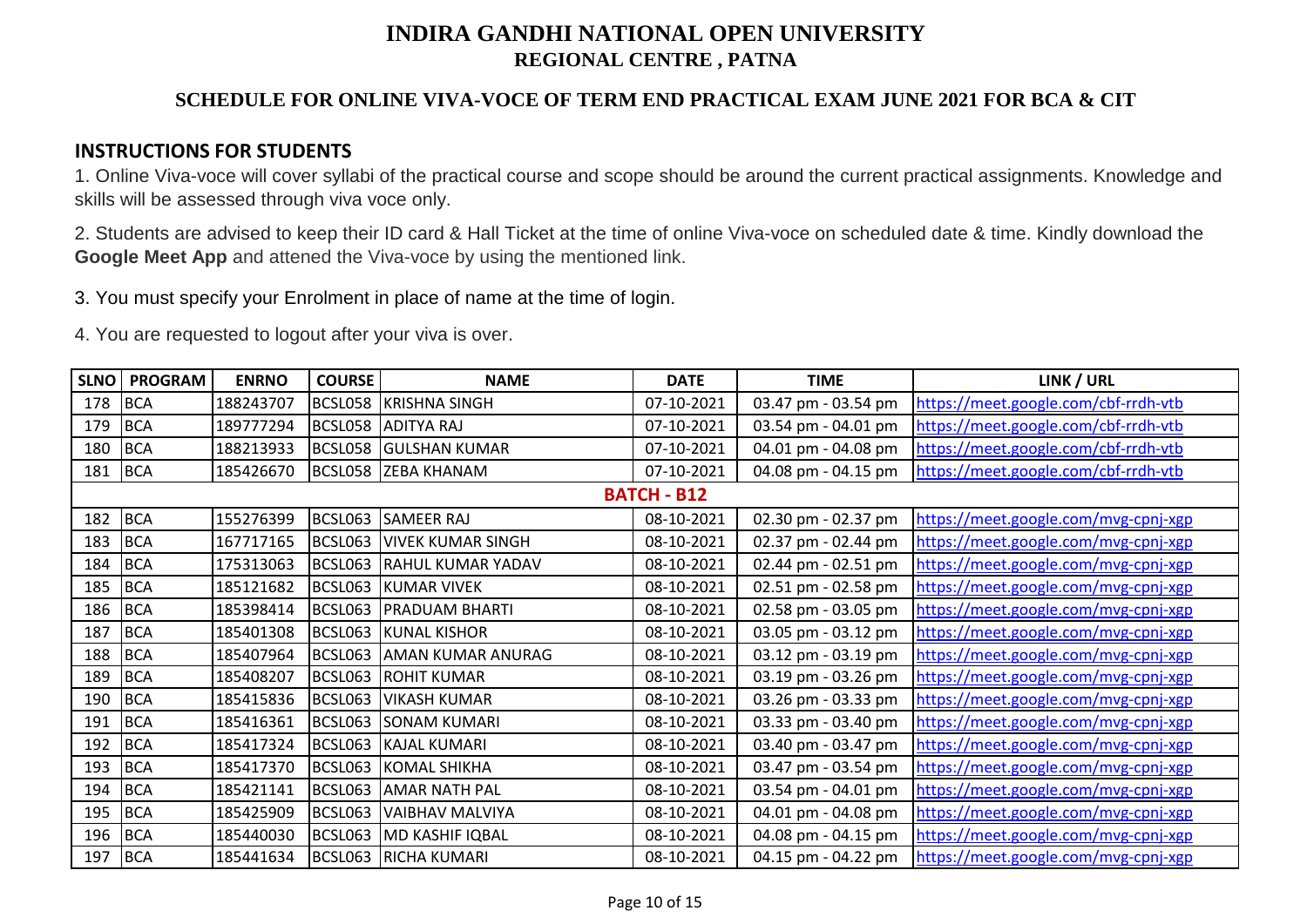## **SCHEDULE FOR ONLINE VIVA-VOCE OF TERM END PRACTICAL EXAM JUNE 2021 FOR BCA & CIT**

### **INSTRUCTIONS FOR STUDENTS**

1. Online Viva-voce will cover syllabi of the practical course and scope should be around the current practical assignments. Knowledge and skills will be assessed through viva voce only.

2. Students are advised to keep their ID card & Hall Ticket at the time of online Viva-voce on scheduled date & time. Kindly download the **Google Meet App** and attened the Viva-voce by using the mentioned link.

3. You must specify your Enrolment in place of name at the time of login.

| <b>SLNO</b> | <b>PROGRAM</b> | <b>ENRNO</b> | <b>COURSE</b> | <b>NAME</b>                       | <b>DATE</b>        | <b>TIME</b>         | LINK / URL                           |
|-------------|----------------|--------------|---------------|-----------------------------------|--------------------|---------------------|--------------------------------------|
| 198         | <b>BCA</b>     | 188299315    | BCSL063       | <b>VINEET MISHRA</b>              | 08-10-2021         | 04.22 pm - 04.29 pm | https://meet.google.com/mvg-cpnj-xgp |
| 199         | <b>BCA</b>     | 176920903    | BCSL063       | <b>PRINCE KUMAR SHUKLA</b>        | 08-10-2021         | 04.29 pm - 04.36 pm | https://meet.google.com/mvg-cpnj-xgp |
| 200         | <b>BCA</b>     | 185419367    |               | BCSL063 PRATEAK KUMAR MISHRA      | 08-10-2021         | 04.36 pm - 04.43 pm | https://meet.google.com/mvg-cpnj-xgp |
| 201         | <b>BCA</b>     | 185419761    |               | BCSL063 RAVI RAJ SINGH            | 08-10-2021         | 04.43 pm - 04.50 pm | https://meet.google.com/mvg-cpnj-xgp |
| 202         | <b>BCA</b>     | 185425948    |               | BCSL063 ASHISH RAJ                | 08-10-2021         | 04.50 pm - 04.57 pm | https://meet.google.com/mvg-cpnj-xgp |
| 203         | <b>BCA</b>     | 185427095    |               | BCSL063 SNEHA KUMARI              | 08-10-2021         | 04.57 pm - 05.04 pm | https://meet.google.com/mvg-cpnj-xgp |
|             |                |              |               |                                   | <b>BATCH - B13</b> |                     |                                      |
| 204         | <b>BCA</b>     | 185440023    |               | <b>BCSL063 MONIKA KUMARI</b>      | 09-10-2021         | 11.00 am - 11.07 am | https://meet.google.com/mvg-cpnj-xgp |
| 205         | <b>BCA</b>     | 185440048    |               | BCSL063 NIDHI SINGH               | 09-10-2021         | 11.07 am - 11.14 am | https://meet.google.com/mvg-cpnj-xgp |
| 206         | <b>BCA</b>     | 185440062    |               | BCSL063 VICKY KUMAR               | 09-10-2021         | 11.14 am - 11.21 am | https://meet.google.com/mvg-cpnj-xgp |
| 207         | <b>BCA</b>     | 185440822    |               | BCSL063 ROUSHNI RAJ               | 09-10-2021         | 11.21 am - 11.28 am | https://meet.google.com/mvg-cpnj-xgp |
| 208         | <b>BCA</b>     | 185440830    |               | BCSL063 RAUSHAN KUMAR             | 09-10-2021         | 11.28 am - 11.35 am | https://meet.google.com/mvg-cpnj-xgp |
| 209         | <b>BCA</b>     | 188223672    |               | BCSL063 SRISHTI GIRI              | 09-10-2021         | 11.35 am - 11.42 am | https://meet.google.com/mvg-cpnj-xgp |
| 210         | <b>BCA</b>     | 188223959    |               | BCSL063 SHREYA SINGH              | 09-10-2021         | 11.42 am - 11.49 am | https://meet.google.com/mvg-cpnj-xgp |
| 211         | <b>BCA</b>     | 188223966    | BCSL063       | <b>SHRIYA SINGH</b>               | 09-10-2021         | 11.49 am - 11.56 am | https://meet.google.com/mvg-cpnj-xgp |
| 212         | <b>BCA</b>     | 188224001    | BCSL063       | <b>SURAJ KUMAR SINGH</b>          | 09-10-2021         | 11.56 am - 12.03 pm | https://meet.google.com/mvg-cpnj-xgp |
| 213         | <b>BCA</b>     | 188224080    |               | BCSL063 ROHIT KUMAR               | 09-10-2021         | 12.03 pm - 12.10 pm | https://meet.google.com/mvg-cpnj-xgp |
| 214         | <b>BCA</b>     | 188224144    |               | <b>BCSL063 VIVEK KUMAR PANDIT</b> | 09-10-2021         | 12.10 pm - 12.17 pm | https://meet.google.com/mvg-cpnj-xgp |
| 215         | <b>BCA</b>     | 188224169    |               | <b>BCSL063 PRAFFUL RAGHAW</b>     | 09-10-2021         | 12.17 pm - 12.24 pm | https://meet.google.com/mvg-cpnj-xgp |
| 216         | <b>BCA</b>     | 188255820    | BCSL063       | <b>VIKASH KUMAR OJHA</b>          | 09-10-2021         | 12.24 pm - 12.31 pm | https://meet.google.com/mvg-cpnj-xgp |
| 217         | <b>BCA</b>     | 188265480    |               | BCSL063 YASHITA RAJ               | 09-10-2021         | 12.31 pm - 12.38 pm | https://meet.google.com/mvg-cpnj-xgp |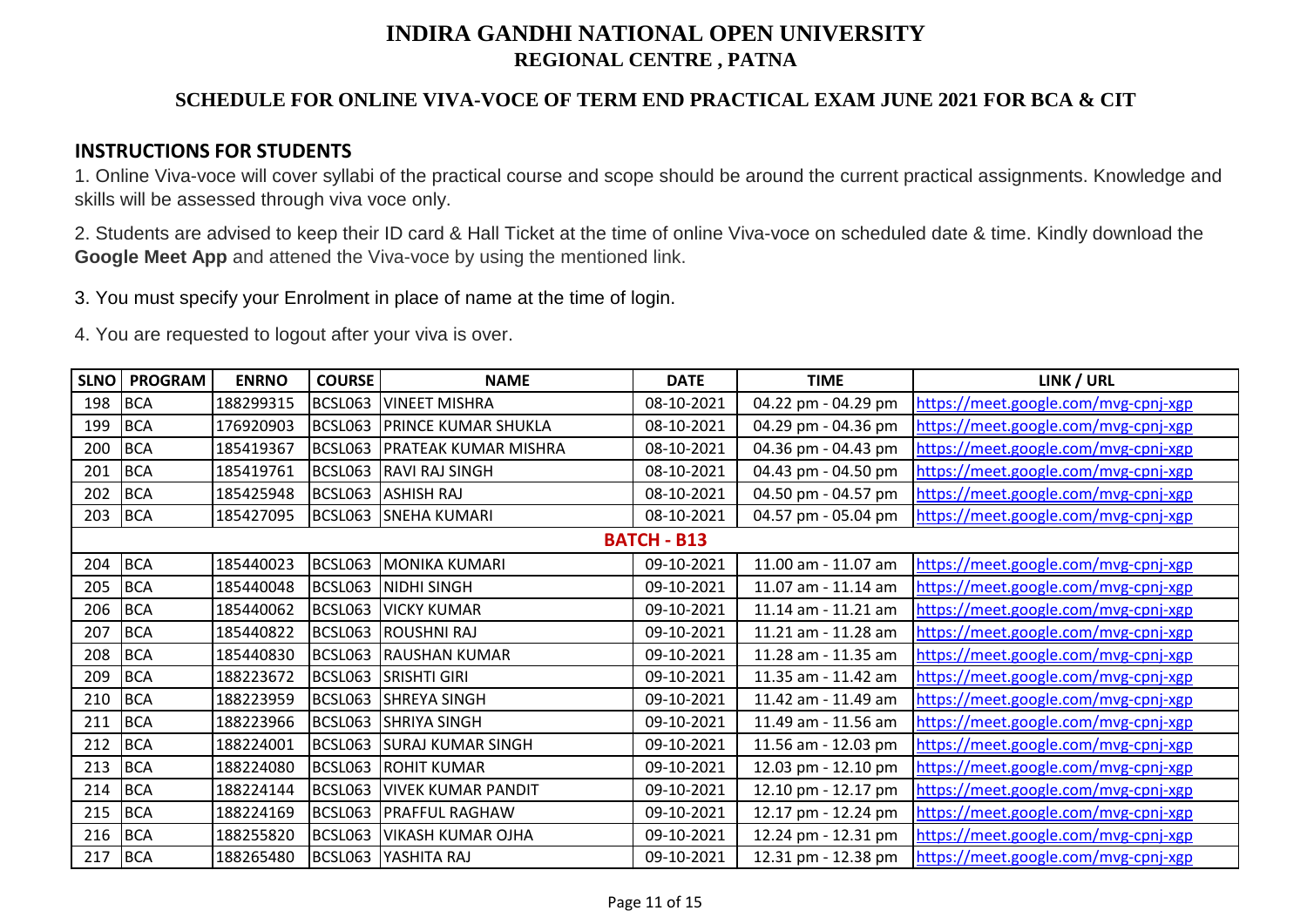## **SCHEDULE FOR ONLINE VIVA-VOCE OF TERM END PRACTICAL EXAM JUNE 2021 FOR BCA & CIT**

### **INSTRUCTIONS FOR STUDENTS**

1. Online Viva-voce will cover syllabi of the practical course and scope should be around the current practical assignments. Knowledge and skills will be assessed through viva voce only.

2. Students are advised to keep their ID card & Hall Ticket at the time of online Viva-voce on scheduled date & time. Kindly download the **Google Meet App** and attened the Viva-voce by using the mentioned link.

3. You must specify your Enrolment in place of name at the time of login.

| <b>SLNO</b> | <b>PROGRAM</b> | <b>ENRNO</b> | <b>COURSE</b> | <b>NAME</b>                      | <b>DATE</b>        | <b>TIME</b>         | LINK / URL                           |
|-------------|----------------|--------------|---------------|----------------------------------|--------------------|---------------------|--------------------------------------|
| 218         | <b>BCA</b>     | 189773946    | BCSL063       | <b>ROHIT KUMAR GUPTA</b>         | 09-10-2021         | 12.38 pm - 12.45 pm | https://meet.google.com/mvg-cpnj-xgp |
| 219         | <b>BCA</b>     | 180103380    | BCSL063       | <b>AKSHAT GUPTA</b>              | 09-10-2021         | 12.45 pm - 12.52 pm | https://meet.google.com/mvg-cpnj-xgp |
| 220         | <b>BCA</b>     | 180103397    |               | BCSL063 ADITYA PATEL             | 09-10-2021         | 12.52 pm - 12.59 pm | https://meet.google.com/mvg-cpnj-xgp |
| 221         | <b>BCA</b>     | 188223705    | BCSL063       | <b>PIYUSH KUMAR</b>              | 09-10-2021         | 12.59 pm - 01.06 pm | https://meet.google.com/mvg-cpnj-xgp |
| 222         | <b>BCA</b>     | 167717735    | BCSL063       | <b>MD SAINUDDIN</b>              | 09-10-2021         | 01.06 pm - 01.13 pm | https://meet.google.com/mvg-cpnj-xgp |
| 223         | <b>BCA</b>     | 170608372    | BCSL063       | <b>RAHUL KUMAR PANDEY</b>        | 09-10-2021         | 01.13 pm - 01.20 pm | https://meet.google.com/mvg-cpnj-xgp |
| 224         | <b>BCA</b>     | 175076652    | BCSL063       | <b>PRAGATI KUMARI</b>            | 09-10-2021         | 01.20 pm - 01.27 pm | https://meet.google.com/mvg-cpnj-xgp |
| 225         | <b>BCA</b>     | 180112902    |               | BCSL063 SHWETA KUMARI            | 09-10-2021         | 01.27 pm - 01.34 pm | https://meet.google.com/mvg-cpnj-xgp |
|             |                |              |               |                                  | <b>BATCH - B14</b> |                     |                                      |
| 226         | <b>BCA</b>     | 185417284    |               | BCSL063 NANCY NANDINI            | 09-10-2021         | 02.30 pm - 02.37 pm | https://meet.google.com/mvg-cpnj-xgp |
| 227         | <b>BCA</b>     | 185417356    |               | BCSL063   PRIYANSHU KUMAR        | 09-10-2021         | 02.37 pm - 02.44 pm | https://meet.google.com/mvg-cpnj-xgp |
| 228         | <b>BCA</b>     | 185417363    | BCSL063       | <b>ANANYA SINGH RATHORE</b>      | 09-10-2021         | 02.44 pm - 02.51 pm | https://meet.google.com/mvg-cpnj-xgp |
| 229         | <b>BCA</b>     | 185426631    | BCSL063       | <b>ADITYA KUMAR</b>              | 09-10-2021         | 02.51 pm - 02.58 pm | https://meet.google.com/mvg-cpnj-xgp |
| 230         | <b>BCA</b>     | 185427088    |               | BCSL063 PRATYUSH KUMAR           | 09-10-2021         | 02.58 pm - 03.05 pm | https://meet.google.com/mvg-cpnj-xgp |
| 231         | <b>BCA</b>     | 185427110    | BCSL063       | <b>ABHIGYAN KALYAN CHOUDHARY</b> | 09-10-2021         | 03.05 pm - 03.12 pm | https://meet.google.com/mvg-cpnj-xgp |
| 232         | <b>BCA</b>     | 185440070    | BCSL063       | <b>NITESH KUMAR</b>              | 09-10-2021         | 03.12 pm - 03.19 pm | https://meet.google.com/mvg-cpnj-xgp |
| 233         | <b>BCA</b>     | 185441483    | BCSL063       | <b>RAHUL KUMAR</b>               | 09-10-2021         | 03.19 pm - 03.26 pm | https://meet.google.com/mvg-cpnj-xgp |
| 234         | <b>BCA</b>     | 188223017    | BCSL063       | <b>RAJIV KUMAR</b>               | 09-10-2021         | 03.26 pm - 03.33 pm | https://meet.google.com/mvg-cpnj-xgp |
| 235         | <b>BCA</b>     | 188223862    | BCSL063       | <b>ANMOL RATAN SINGH</b>         | 09-10-2021         | 03.33 pm - 03.40 pm | https://meet.google.com/mvg-cpnj-xgp |
| 236         | <b>BCA</b>     | 188224040    | BCSL063       | <b>SHIKHA KUMARI</b>             | 09-10-2021         | 03.40 pm - 03.47 pm | https://meet.google.com/mvg-cpnj-xgp |
| 237         | <b>BCA</b>     | 188224058    |               | BCSL063   VISHAL KUMAR SINGH     | 09-10-2021         | 03.47 pm - 03.54 pm | https://meet.google.com/mvg-cpnj-xgp |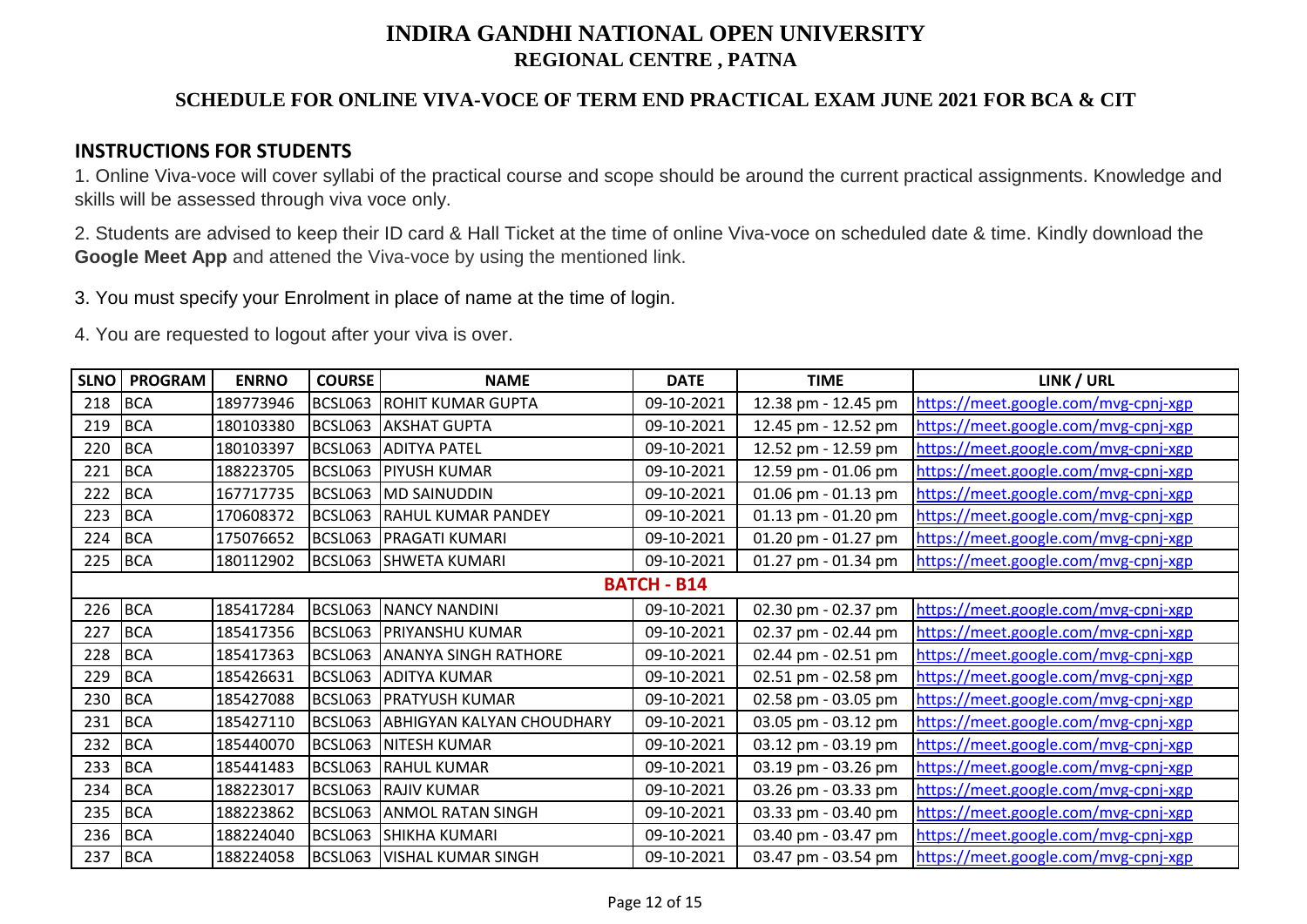## **SCHEDULE FOR ONLINE VIVA-VOCE OF TERM END PRACTICAL EXAM JUNE 2021 FOR BCA & CIT**

### **INSTRUCTIONS FOR STUDENTS**

1. Online Viva-voce will cover syllabi of the practical course and scope should be around the current practical assignments. Knowledge and skills will be assessed through viva voce only.

2. Students are advised to keep their ID card & Hall Ticket at the time of online Viva-voce on scheduled date & time. Kindly download the **Google Meet App** and attened the Viva-voce by using the mentioned link.

3. You must specify your Enrolment in place of name at the time of login.

| <b>SLNO</b>        | <b>PROGRAM</b> | <b>ENRNO</b> | <b>COURSE</b> | <b>NAME</b>                   | <b>DATE</b> | <b>TIME</b>         | LINK / URL                           |
|--------------------|----------------|--------------|---------------|-------------------------------|-------------|---------------------|--------------------------------------|
| 238                | <b>BCA</b>     | 188224097    | BCSL063       | <b>AARUSH ANUJ</b>            | 09-10-2021  | 03.54 pm - 04.01 pm | https://meet.google.com/mvg-cpnj-xgp |
| 239                | <b>BCA</b>     | 188224112    | BCSL063       | NIDHI KUMARI                  | 09-10-2021  | 04.01 pm - 04.08 pm | https://meet.google.com/mvg-cpnj-xgp |
| 240                | <b>BCA</b>     | 188224183    |               | BCSL063 ANURAG SINGH          | 09-10-2021  | 04.08 pm - 04.15 pm | https://meet.google.com/mvg-cpnj-xgp |
| 241                | <b>BCA</b>     | 188224262    | BCSL063       | <b>TANYA PRIYA</b>            | 09-10-2021  | 04.15 pm - 04.22 pm | https://meet.google.com/mvg-cpnj-xgp |
| 242                | <b>BCA</b>     | 188238593    | BCSL063       | <b>NEHIT RANJAN</b>           | 09-10-2021  | 04.22 pm - 04.29 pm | https://meet.google.com/mvg-cpnj-xgp |
| 243                | <b>BCA</b>     | 188255529    |               | BCSL063 PRAKASH KUMAR VERMA   | 09-10-2021  | 04.29 pm - 04.36 pm | https://meet.google.com/mvg-cpnj-xgp |
| 244                | <b>BCA</b>     | 188256101    |               | BCSL063 KUMARI APARNA DWIVEDI | 09-10-2021  | 04.36 pm - 04.43 pm | https://meet.google.com/mvg-cpnj-xgp |
| 245                | <b>BCA</b>     | 188257530    | BCSL063       | <b>ANANYA KUMARI</b>          | 09-10-2021  | 04.43 pm - 04.50 pm | https://meet.google.com/mvg-cpnj-xgp |
| 246                | <b>BCA</b>     | 188261601    | BCSL063       | <b>ANKIT SINHA</b>            | 09-10-2021  | 04.50 pm - 04.57 pm | https://meet.google.com/mvg-cpnj-xgp |
| 247                | <b>BCA</b>     | 188266521    |               | BCSL063 DIKSHA KUMARI         | 09-10-2021  | 04.57 pm - 05.04 pm | https://meet.google.com/mvg-cpnj-xgp |
|                    |                |              |               |                               |             |                     |                                      |
|                    |                |              |               |                               |             |                     |                                      |
| <b>BATCH - B15</b> |                |              |               |                               |             |                     |                                      |
| 248                | <b>BCA</b>     | 188269122    |               | BCSL063 ADARSH KUMAR SACHIN   | 10-10-2021  | 11.00 am - 11.07 am | https://meet.google.com/mvg-cpnj-xgp |
| 249                | <b>BCA</b>     | 188269130    | BCSL063       | MUSKAN KUMARI                 | 10-10-2021  | 11.07 am - 11.14 am | https://meet.google.com/mvg-cpnj-xgp |
| 250                | <b>BCA</b>     | 189777792    |               | BCSL063 DURGA KUMARI          | 10-10-2021  | 11.14 am - 11.21 am | https://meet.google.com/mvg-cpnj-xgp |
| 251                | <b>BCA</b>     | 189794520    | BCSL063       | <b>ANIKET TULSYAN</b>         | 10-10-2021  | 11.21 am - 11.28 am | https://meet.google.com/mvg-cpnj-xgp |
| 252                | <b>BCA</b>     | 185419690    | BCSL063       | <b>SONU SAURABH</b>           | 10-10-2021  | 11.28 am - 11.35 am | https://meet.google.com/mvg-cpnj-xgp |
| 253                | <b>BCA</b>     | 185405645    | BCSL063       | <b>VINAY KUMAR</b>            | 10-10-2021  | 11.35 am - 11.42 am | https://meet.google.com/mvg-cpnj-xgp |
| 254                | <b>BCA</b>     | 185406425    |               | BCSL063 MUSKAAN SINHA         | 10-10-2021  | 11.42 am - 11.49 am | https://meet.google.com/mvg-cpnj-xgp |
| 255                | <b>BCA</b>     | 185409262    |               | <b>BCSL063 NIKITA UPHAR</b>   | 10-10-2021  | 11.49 am - 11.56 am | https://meet.google.com/mvg-cpnj-xgp |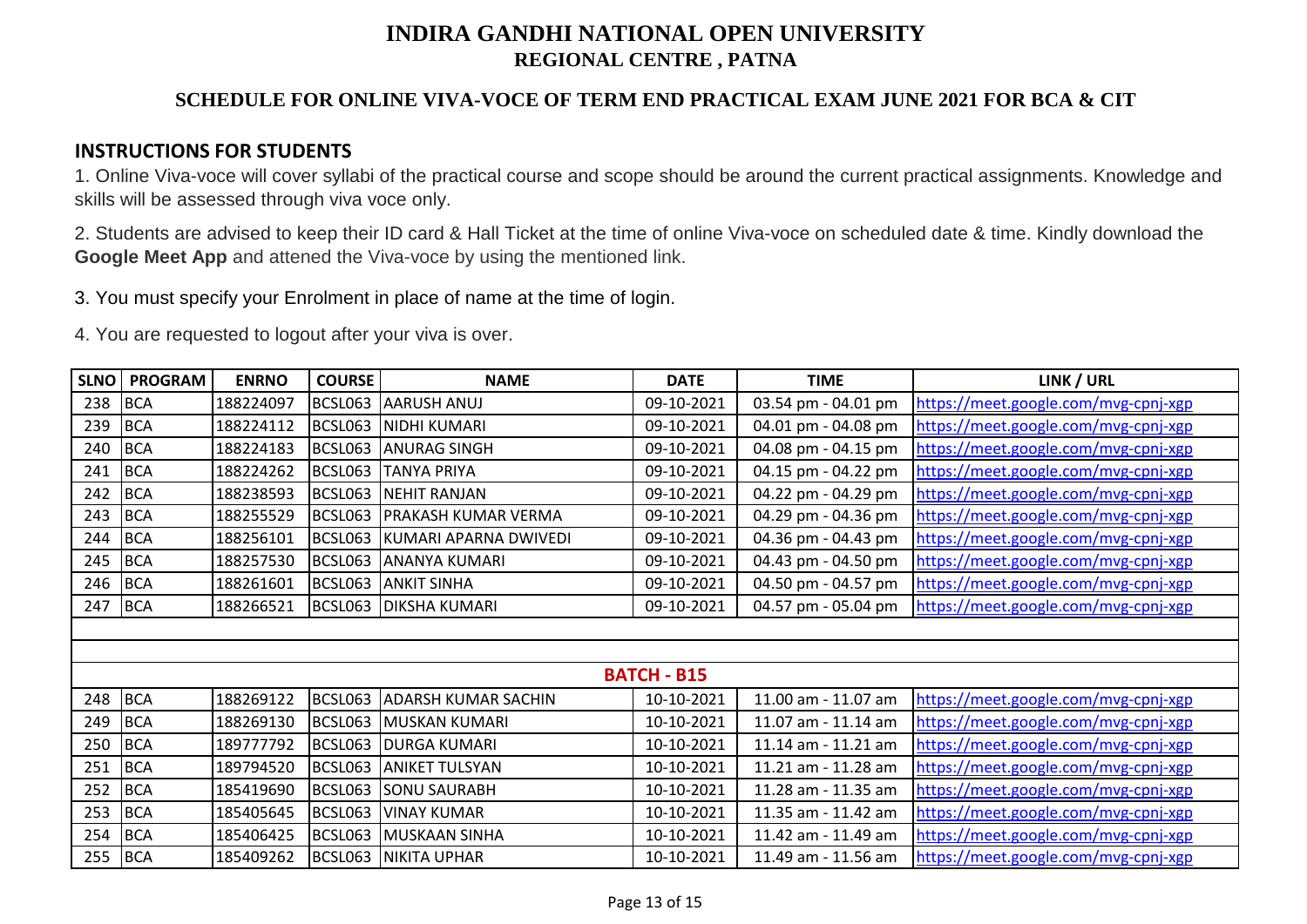## **SCHEDULE FOR ONLINE VIVA-VOCE OF TERM END PRACTICAL EXAM JUNE 2021 FOR BCA & CIT**

### **INSTRUCTIONS FOR STUDENTS**

1. Online Viva-voce will cover syllabi of the practical course and scope should be around the current practical assignments. Knowledge and skills will be assessed through viva voce only.

2. Students are advised to keep their ID card & Hall Ticket at the time of online Viva-voce on scheduled date & time. Kindly download the **Google Meet App** and attened the Viva-voce by using the mentioned link.

3. You must specify your Enrolment in place of name at the time of login.

| <b>SLNO</b>        | <b>PROGRAM</b> | <b>ENRNO</b> | <b>COURSE</b> | <b>NAME</b>                  | <b>DATE</b> | <b>TIME</b>         | LINK / URL                           |
|--------------------|----------------|--------------|---------------|------------------------------|-------------|---------------------|--------------------------------------|
| 256                | <b>BCA</b>     | 185411498    |               | BCSL063 ANIKET KUMAR         | 10-10-2021  | 11.56 am - 12.03 pm | https://meet.google.com/mvg-cpnj-xgp |
| 257                | <b>BCA</b>     | 185413144    | BCSL063       | <b>ANKIT KUMAR</b>           | 10-10-2021  | 12.03 pm - 12.10 pm | https://meet.google.com/mvg-cpnj-xgp |
| 258                | <b>BCA</b>     | 185416537    |               | BCSL063 KOMAL KUMARI         | 10-10-2021  | 12.10 pm - 12.17 pm | https://meet.google.com/mvg-cpnj-xgp |
| 259                | <b>BCA</b>     | 185420053    |               | BCSL063 NEHA KUMARI          | 10-10-2021  | 12.17 pm - 12.24 pm | https://meet.google.com/mvg-cpnj-xgp |
| 260                | <b>BCA</b>     | 185441319    | BCSL063       | <b>AMRIT SINHA</b>           | 10-10-2021  | 12.24 pm - 12.31 pm | https://meet.google.com/mvg-cpnj-xgp |
| 261                | <b>BCA</b>     | 188223934    |               | BCSL063 SAURAV SRIVASTAVA    | 10-10-2021  | 12.31 pm - 12.38 pm | https://meet.google.com/mvg-cpnj-xgp |
| 262                | <b>BCA</b>     | 180092889    |               | BCSL063 KOMAL PANT           | 10-10-2021  | 12.38 pm - 12.45 pm | https://meet.google.com/mvg-cpnj-xgp |
| 263                | <b>BCA</b>     | 173696240    | BCSL063       | VANDANA SINGH                | 10-10-2021  | 12.45 pm - 12.52 pm | https://meet.google.com/mvg-cpnj-xgp |
| 264                | <b>BCA</b>     | 173701176    |               | BCSL063 OMISHA SIDHI PRAKASH | 10-10-2021  | 12.52 pm - 12.59 pm | https://meet.google.com/mvg-cpnj-xgp |
| 265                | <b>BCA</b>     | 185409896    |               | BCSL063 GUNJAN KUMAR         | 10-10-2021  | 12.59 pm - 01.06 pm | https://meet.google.com/mvg-cpnj-xgp |
| 266                | <b>BCA</b>     | 185410274    |               | <b>BCSL063 ADITYA GAURAV</b> | 10-10-2021  | 01.06 pm - 01.13 pm | https://meet.google.com/mvg-cpnj-xgp |
| 267                | <b>BCA</b>     | 185416988    |               | BCSL063 ADITYA KUMAR         | 10-10-2021  | 01.13 pm - 01.20 pm | https://meet.google.com/mvg-cpnj-xgp |
| 268                | <b>BCA</b>     | 185418784    |               | <b>BCSL063 ROHIT KUMAR</b>   | 10-10-2021  | 01.20 pm - 01.27 pm | https://meet.google.com/mvg-cpnj-xgp |
| 269                | <b>BCA</b>     | 185419747    |               | BCSL063 AKASH KUMAR          | 10-10-2021  | 01.27 pm - 01.34 pm | https://meet.google.com/mvg-cpnj-xgp |
| <b>BATCH - B16</b> |                |              |               |                              |             |                     |                                      |
| 270                | <b>BCA</b>     | 185421539    |               | <b>BCSL063 PRINCE KUMAR</b>  | 10-10-2021  | 02.30 pm - 02.37 pm | https://meet.google.com/mvg-cpnj-xgp |
| 271                | <b>BCA</b>     | 185421625    |               | <b>BCSL063 RANJAN KUMAR</b>  | 10-10-2021  | 02.37 pm - 02.44 pm | https://meet.google.com/mvg-cpnj-xgp |
| 272                | <b>BCA</b>     | 185422659    |               | BCSL063 SUDARSHAN BHAGAT     | 10-10-2021  | 02.44 pm - 02.51 pm | https://meet.google.com/mvg-cpnj-xgp |
| 273                | <b>BCA</b>     | 185423643    | BCSL063       | <b>PARVEZ ALAM</b>           | 10-10-2021  | 02.51 pm - 02.58 pm | https://meet.google.com/mvg-cpnj-xgp |
| 274                | <b>BCA</b>     | 185425916    |               | BCSL063 ADITYA MANOHAR       | 10-10-2021  | 02.58 pm - 03.05 pm | https://meet.google.com/mvg-cpnj-xgp |
| 275                | <b>BCA</b>     | 185425923    |               | <b>BCSL063 SUJEET KUMAR</b>  | 10-10-2021  | 03.05 pm - 03.12 pm | https://meet.google.com/mvg-cpnj-xgp |